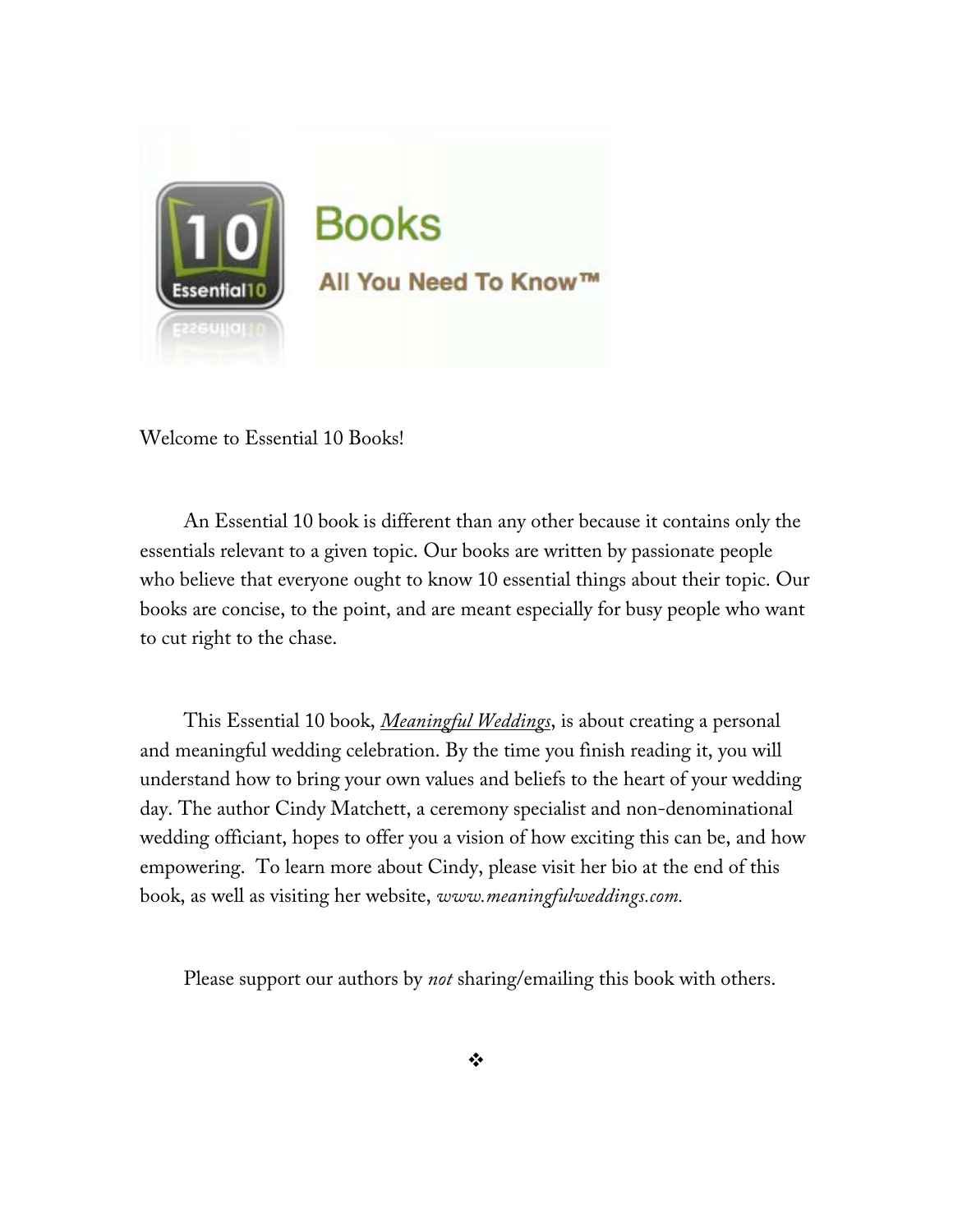An Essential 10 Guide to An Essential 10 Guide to<br>Meaningful, G. Creating a Fun, Personal & Authentic Ceremony **Cindy Matchett** 

**An Essential 10 Guide to Meaningful Weddings** *Creating a Fun, Personal & Authentic Ceremony*

Cindy Matchett

❖

*Copyright © 2009-2010 by Cindy Matchett*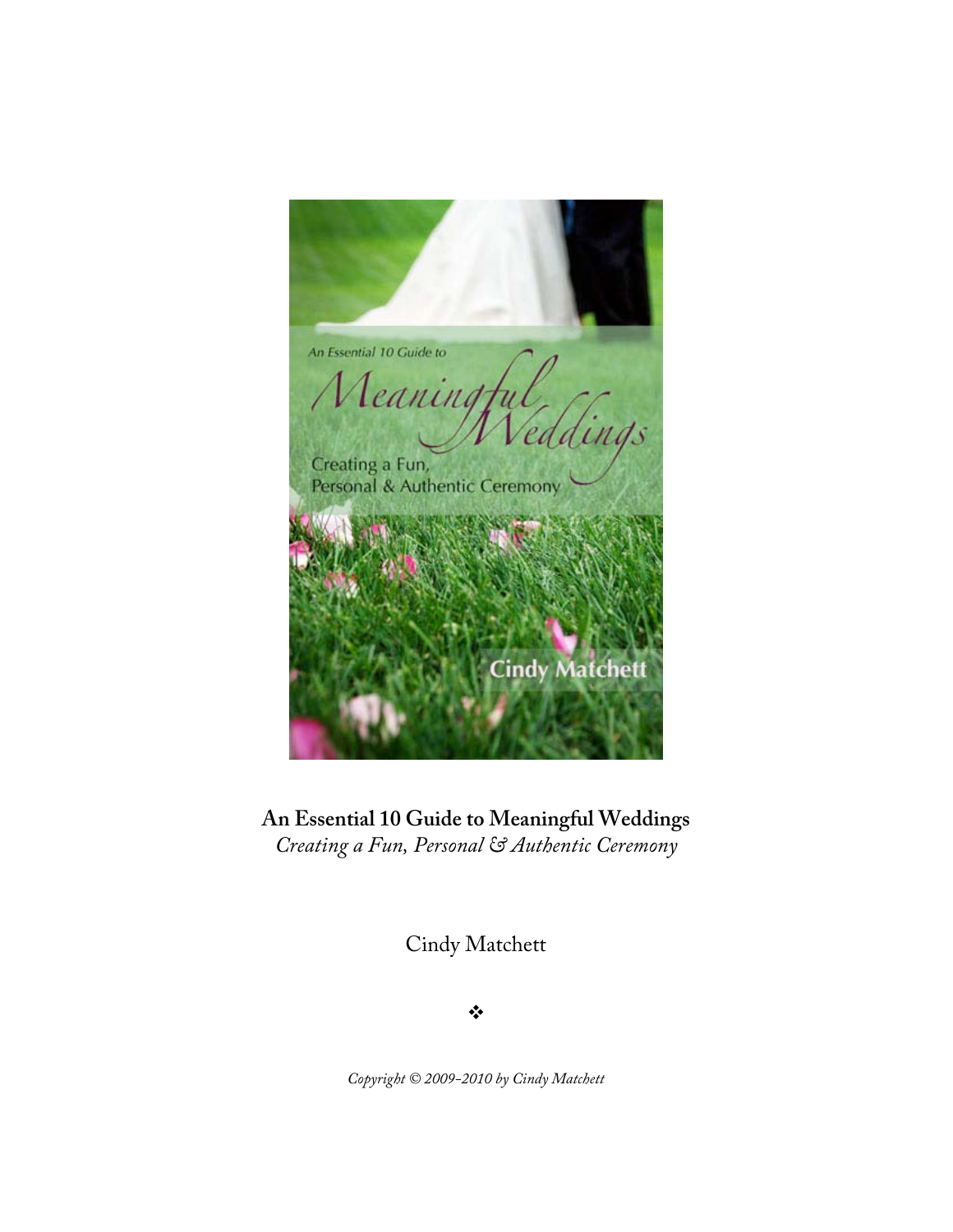# **An Essential 10 Guide to Meaningful Weddings**

# *Table of Contents*

Introduction

Essential 1: Find Meaning From The Inside Out

Essential 2: Respect Self, Relationship & Community

Essential 3: Follow Your Personal Meaning Compass

Essential 4: Focus On The 7 Core Wedding Elements

Essential 5: Enrich Your Wedding With Personal Meaning

Essential 6: Be Welcoming

Essential 7: Be Honest

Essential 8: Be Reverent

Essential 9: Champion Your Vision

Essential 10: It's All Going To Be Ok (or, "There Are No Mistakes")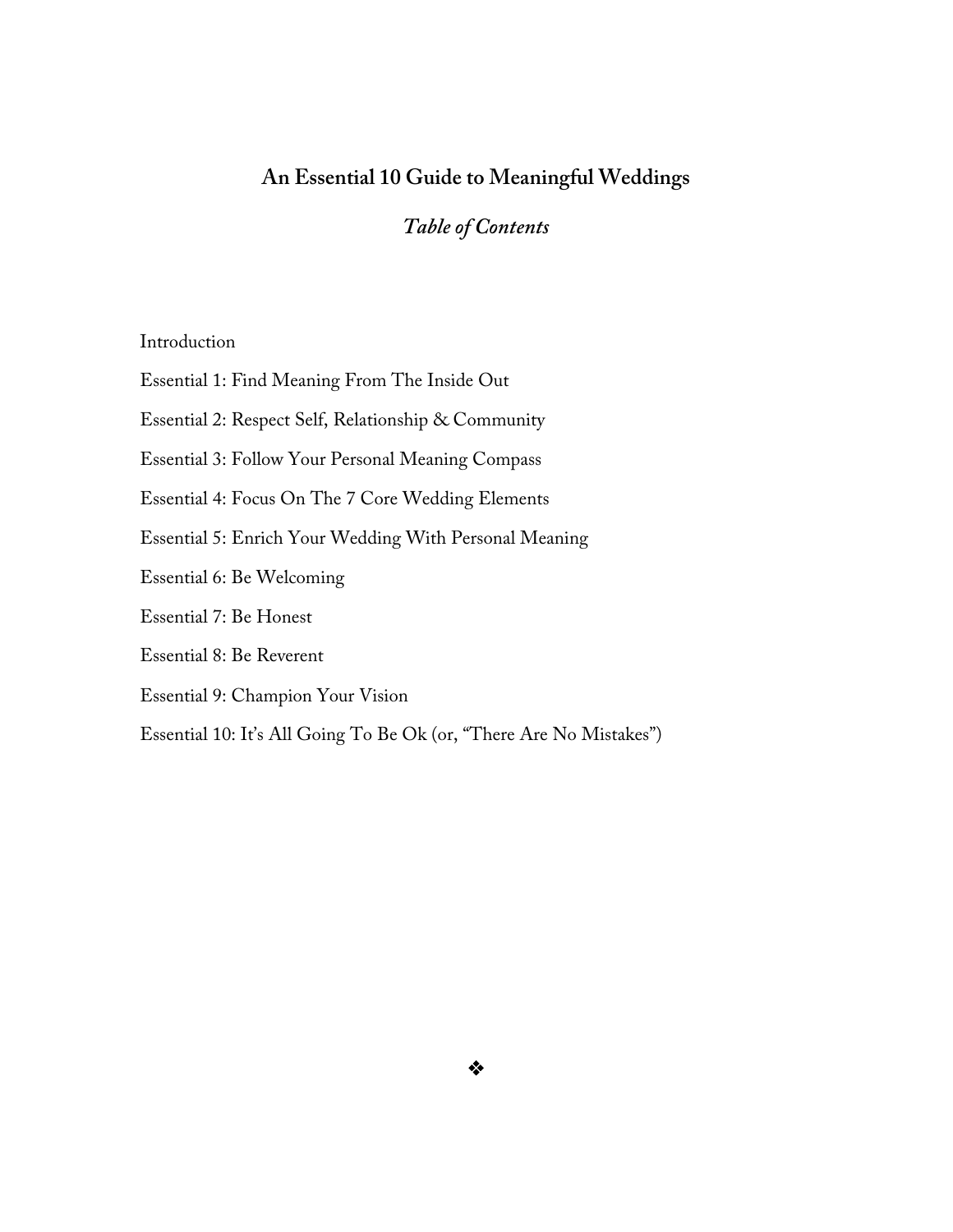#### **Introduction**

If you are getting married, or know someone who is, this guide will help you make your wedding a memorable and meaningful experience. You will learn how to design a personal and authentic celebration that reflects who you are and what is important to you, while staying connected to those around you.

With today's shifting concepts of spirituality and marriage, the popularity of nondenominational and interfaith officiants, the exciting developments in marriage laws for same-sex couples, and a new focus in wedding media on personalization, the options for planning a wedding can be daunting.

Some wedding guides focus on manners—the etiquette of invitation wording, the proper order of the processional, guidelines for seating charts, and so forth. Etiquette itself is not a bad thing; but when it becomes a set of static and elite rules that alienate people, the standards no longer serve a beneficial social purpose. In reaction to this, other guides tell the bride to "do whatever she wants" and that this is "her day." Unfortunately, besides completely ignoring the opinions of grooms, this approach encouraged the phenomenon of the "Bridezilla" by creating stressed-out brides who felt they needed to control every last detail—sometimes at the expense of family and guests.

Some couples succumb to overwhelming industry pressure and bury themselves in intricate reception details, or choose a "less is safer" route that seeks to offend no one but may not fulfill their needs or dreams. Or maybe they just don't know *how* to be meaningful, or where to begin.

I encourage you to be yourselves.

You and your partner, together, can create a day that respectfully honors your relationship while thoughtfully including those you love. It is not only possible—I have seen it again and again in my work as a wedding officiant, and it is truly transformative. Your wedding can be a celebration that holds all of you. You can dispense with rules that do not hold meaning for you, and you can be true to yourselves rather than playing characters in a forced performance.

A meaningful wedding is authentic and inclusive and nourishes all those involved. And everyone will love it—most especially you.

When you make the decision to be married at the top of an apple orchard instead of in a church because that was where you had your first date, or to have a trained Celebrant officiate your interfaith ceremony to bring your two worlds together, or serve barbeque, corn bread and cotton candy at your reception because those are your friends' and families' favorite foods, you are acting with great integrity and dignity. You are respecting who *you* are, as individuals and as a couple, and inviting those in your community to do the same.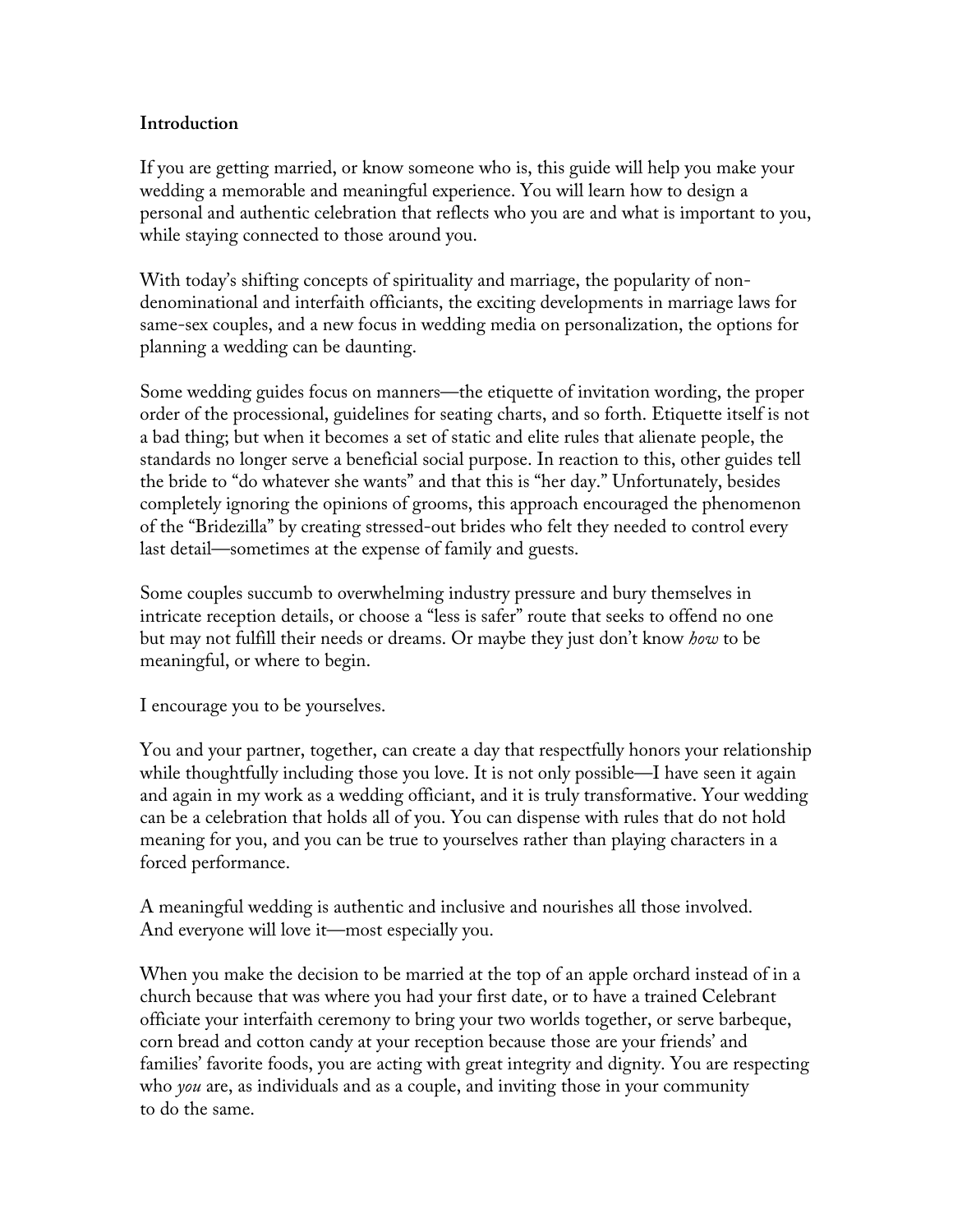I encourage you to be courageous. It is a powerful act to create a day that communicates who you really are, and to share yourselves with those you love.

I also encourage you to be gracious.

As you start making your meaningful choices you also want to remember to be extremely good hosts. With some of the traditional structures and rules no longer in place, you will need to go the extra mile to welcome your loved ones, put them at ease, and help them feel included. Make them comfortable, physically and emotionally.

I encourage you to be kind.

Be kind to yourselves and your families. This is a big milestone for everyone, no matter how long you have been together, or whether you own a house or have pets or have made your own personal commitment over and over again in the many ways you are there for each other. Every couple I have married said they felt different afterwards (in a good way!) even when they didn't expect to. Your lives are changing and it brings up a wide range of emotions for everyone. Plan as much as you can, be patient, and take care of yourselves.

And in the end, I encourage you to let go, relax, and enjoy whatever comes.

As you work with this book, I invite you to draw on what makes sense to you. In the planning of a life-changing event, often the questions will be more important than the answers. Traditional ceremonies such as weddings tap deeply into our value systems—the conversations you have about your wedding will reveal what is important to each of you, and help you understand each other better.

I wish you all the best for a fun, happy and *very* meaningful wedding. Enjoy… and congratulations!

> Cindy Matchett, Celebrant Meaningful Weddings www.meaningfulweddings.com Boston 2009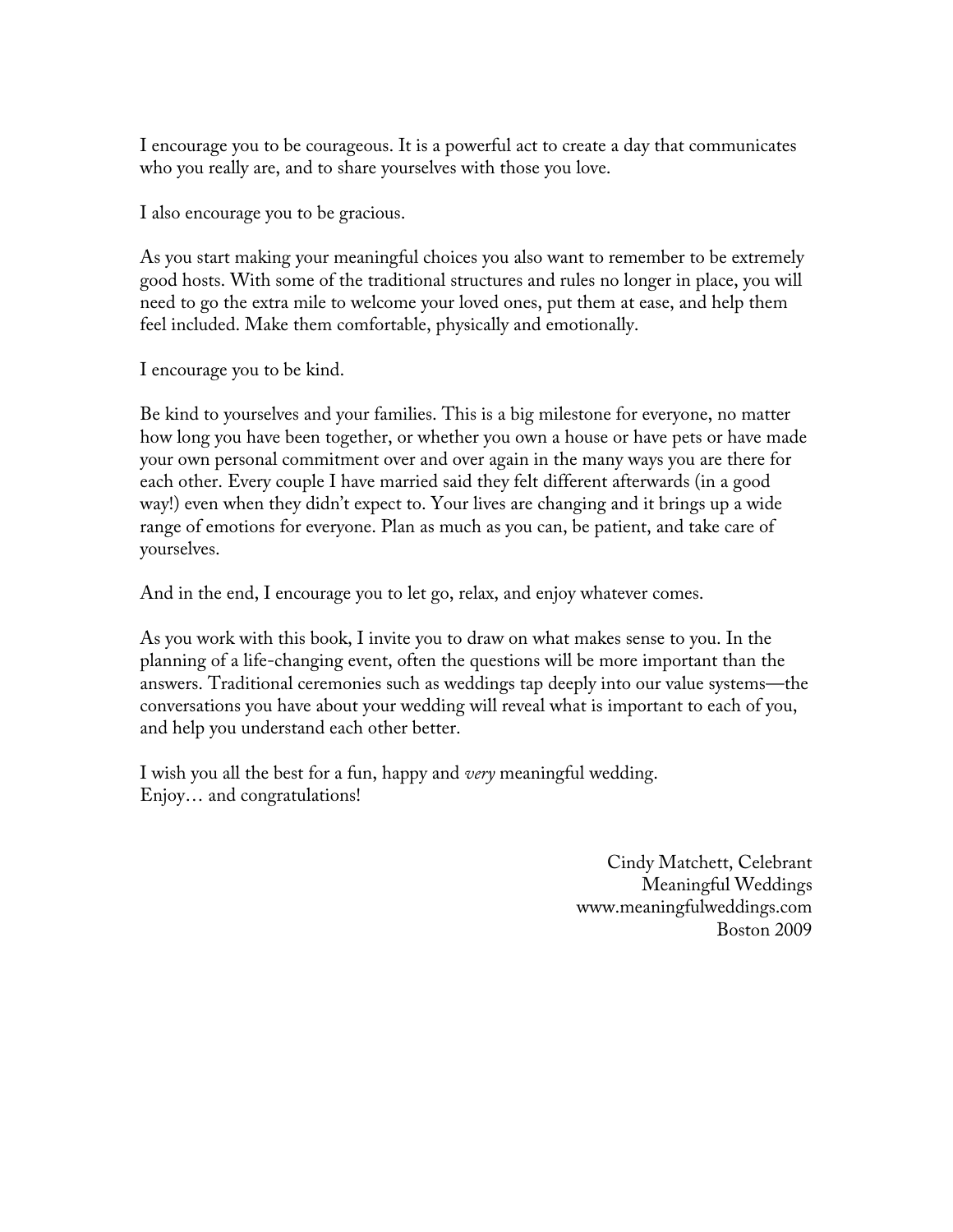

# **Essential 1: Find Meaning From The Inside Out**

*"Your vision will become clear only when you look into your heart. Who looks outside, dreams. Who looks inside, awakens." — C.G. Jung*

I could have titled this chapter "Be careful of wedding guides." If you are engaged, it is almost certain that someone is going to send you or your fiancée a wedding planner, or you will find your hand inexorably drawn to the glossy wedding magazine at the grocery store, or unwittingly lose hours scrolling through "Real Wedding" blogs.

Don't get me wrong—I love wedding magazines and websites. I look at them all the time (especially late at night when my family is sleeping, for what I tell myself are professional research purposes). They are exquisite, and they will captivate you with romantic ideas. But you will not find your story out there.

You will find it *in yourselves*.

As you run or jump or tiptoe into the world of creating your own wedding day, you may find lots of voices telling you how things ought to be. There may be times when you feel overwhelmed, or can't seem to remember who you are—or who your partner is— or why you are doing all this. Don't worry!

Simply remember this principle that will bring you back to yourselves – always plan and create from the Inside Out. This means: start with you, both of you, and who you two are individually and to each other. Focus on what you enjoy, rather than worrying about what is out *there*, or what *should* be.

Let your choices come from within you.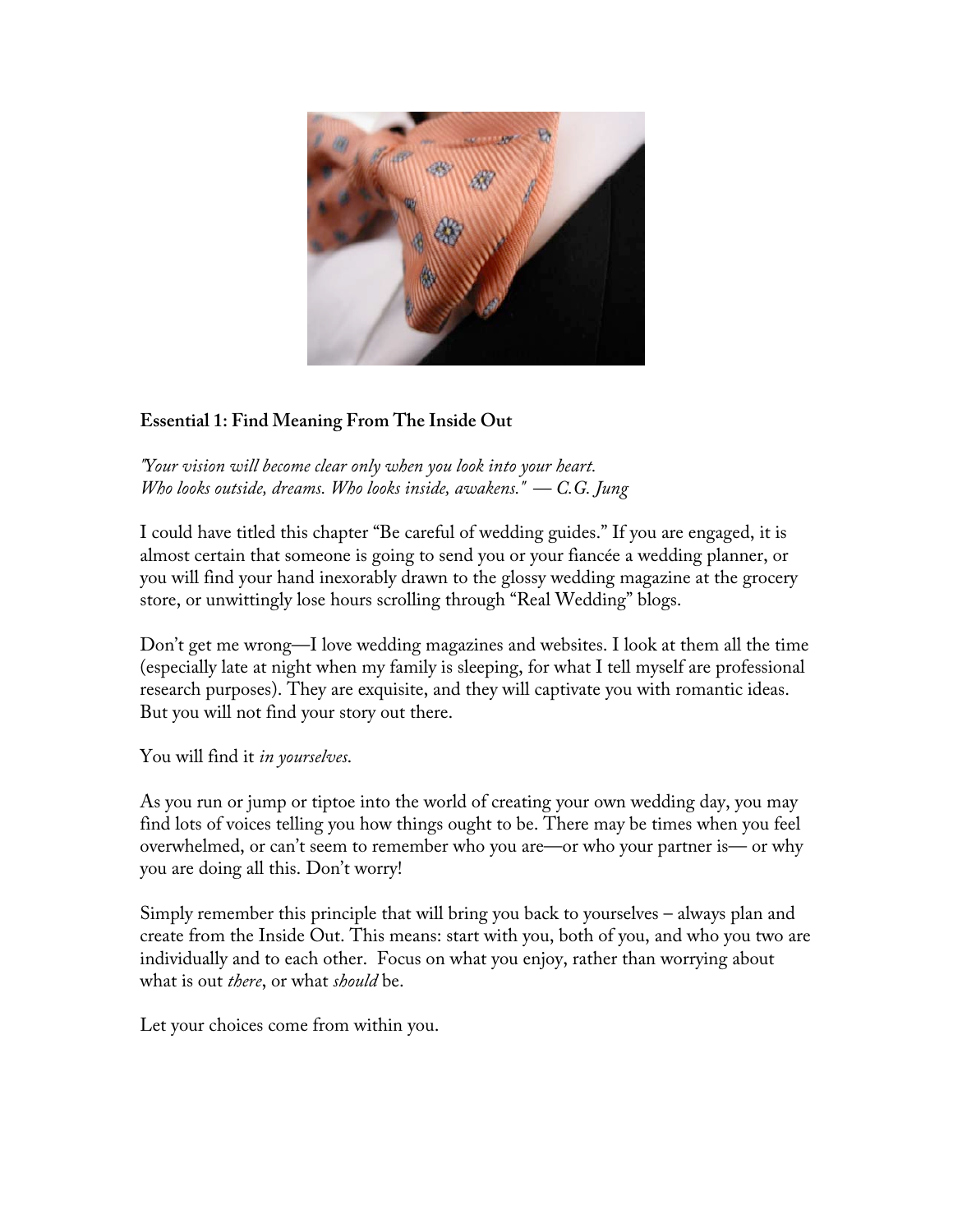Each meaningful wedding reflects the two people getting married. Merely importing things from someone else's wedding will not make them meaningful for you. Think about what the significance of your choice is to *you* and your loved ones.

Listen to your instincts; what you think matters.

If you find yourself leaning more toward tradition than you expected, and it makes you happy, go with it. Some people surprise themselves, for example by realizing they are looking forward to that special moment of waiting to see each other for the first time at the ceremony itself. Tradition connects us to others and helps us find our place in the world.

But don't stick with tradition if it is coming from a place of "I should..." or "It's supposed to..." You can do whatever you like as long as it is respectful and makes sense with your values as a couple. You could deliberately create a private moment to first see each other before the ceremony instead, or spend the evening before the ceremony together and get ready that day as a couple.

As you prepare pay attention to your energy around certain tasks. Choose to spend your time doing what you like to do best—if you like to make things, make them. If you don't like to make things, it will not be meaningful for you to tie tulle bows on your programs, or hand cut paper for your invitations—shop for them instead!

When decisions come from you— and your tastes and experiences and quirky personalities— the elements feel truly authentic. Guests feel this honesty, and appreciate it. The best compliments I ever get after a couple's ceremony is when people say, "That was so 'them!'"

❖

You two are the heart and soul of your celebration.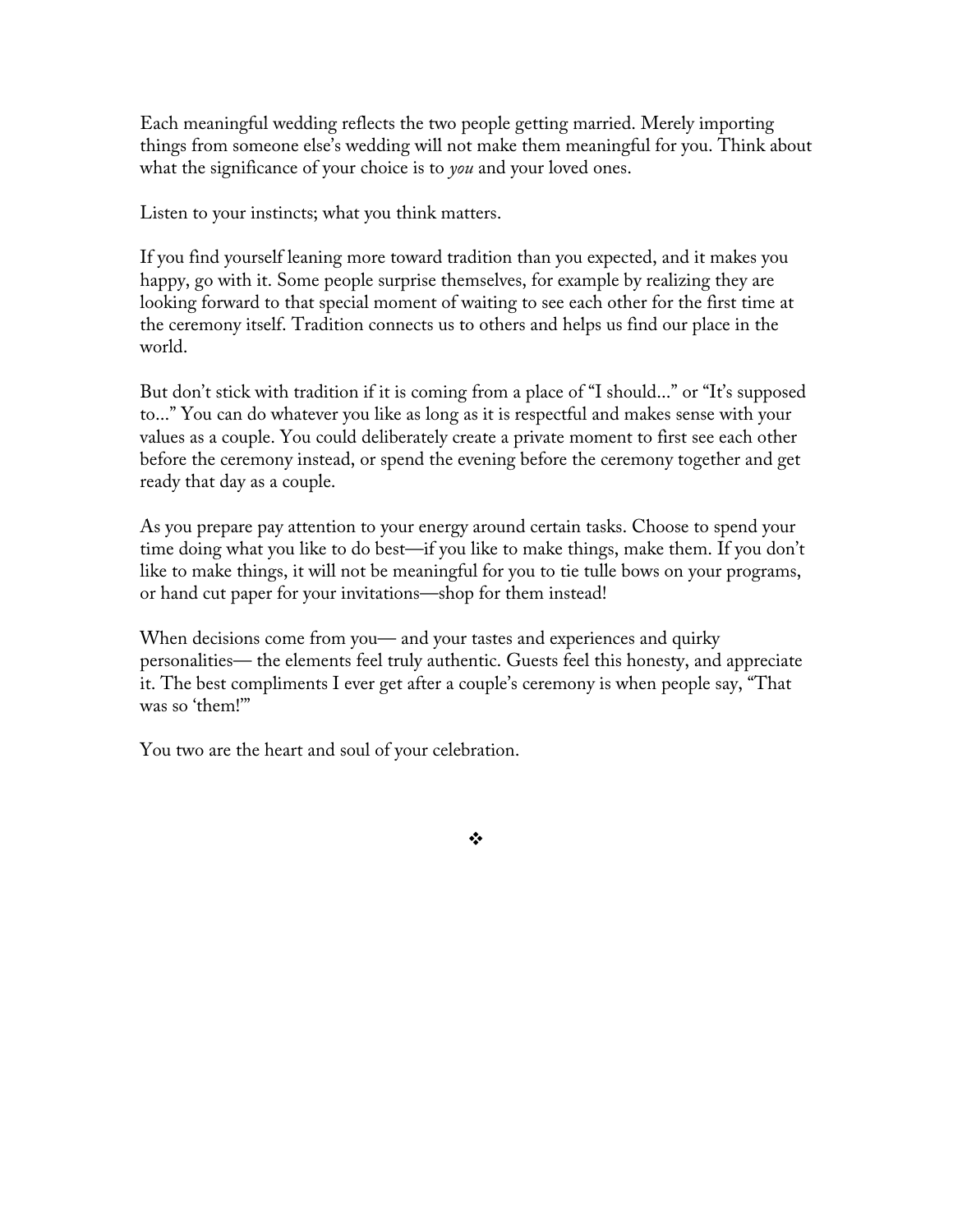

# **Essential 2: Respect Self, Relationship & Community**

Once you start planning, your wedding might begin to feel like it has a life of its own.

The wedding *does* have a life of its own. There is actually a system of three entities moving together in this process to create meaning: You, Your Relationship, and Your Community.

The trick is for you to keep all three "meanings" in balance.

# *You: The Self Getting Married*

If you never thought you'd get married, or be allowed to get married, or would get married again, you need some time to think about what this means to you personally now, and what is possible for your wedding. If you have always dreamed of getting married, you have years of fantasies to distill down into one real wedding day, a day that reflects who you have become, and the person you love sharing your life with.

As you think about various aspects of your special wedding celebration, big or small, your own self needs to have a voice large enough so that you can feel comfortable and present. A very shy person might shut down in front of a large crowd; an outdoor person might wilt in a hotel ballroom. On the other hand, some normally quiet people love the validation of a big public to-do, and mostly-indoor people might feel more spiritual close to nature. So…

Who are *you*? What inspires you? What do you enjoy doing?

Do you have any ideas for the wedding day already? What are your priorities? What tone would you like? What do you definitely *not* want?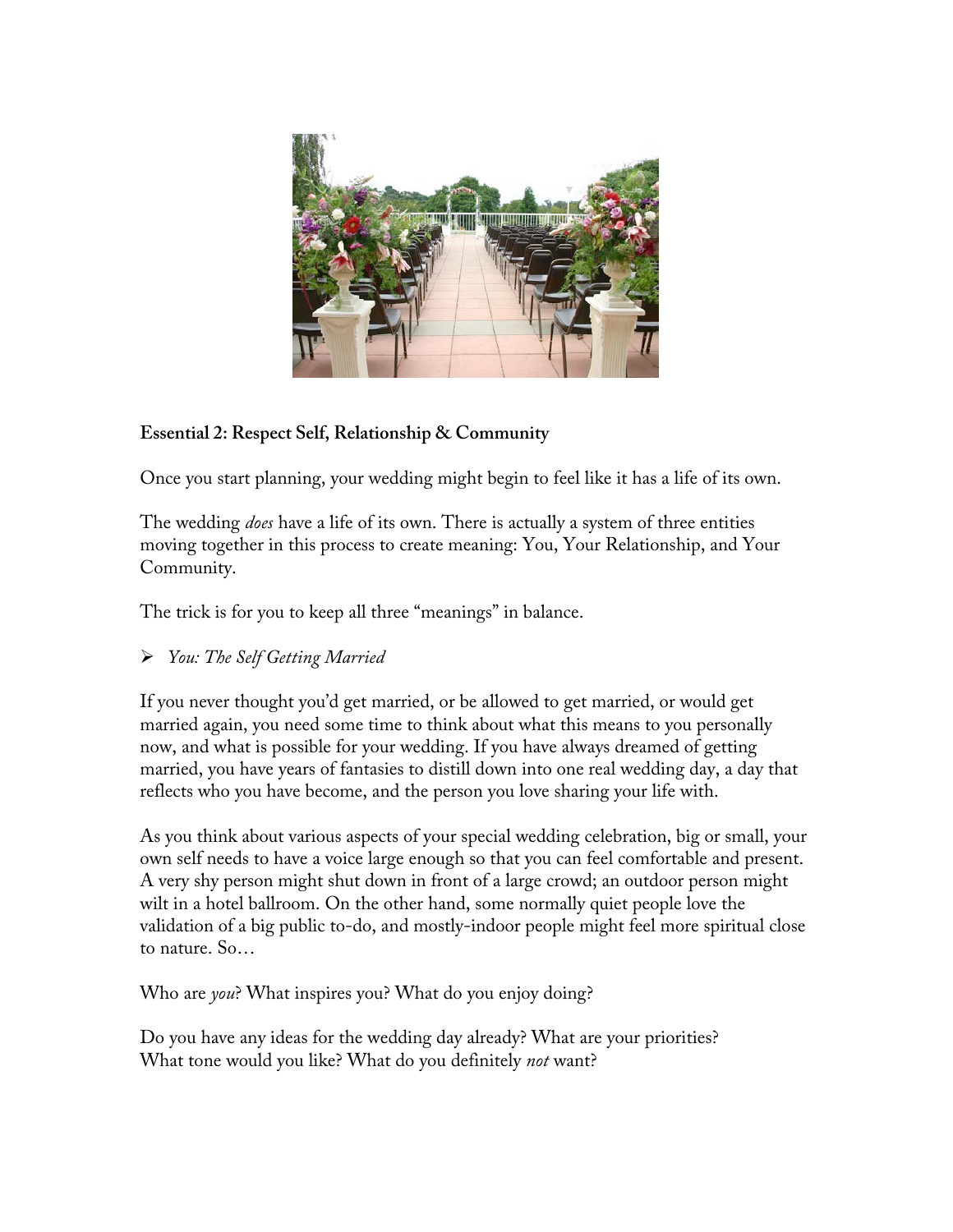What role have your family/friends played in your life? What would it mean to you to have them at your wedding ceremony?

### *Your Relationship: Two Parts of One Whole*

Couples create an amazing world between them. You build a shared history, a common understanding, and an inspired vision for the future. Your coupleship has a personality all its own, and this too has an important role in your planning.

How do people "know you" as a couple? How do you want to bring these aspects of your coupleship into your celebration?

What are some of your most favorite things to do together? Are you "sporty," always involved in games, marathons and hikes? Or are you movie buffs, or "geeks" (I mean this in the best way!), or hikers, or beach people? Are you private, or very social? Are you family-focused, or kid-focused, or pet-focused?

What do you admire about your partner? What has she or he taught you? How has he or she made you better? What does it mean to you, as a couple, to be married?

Your wedding celebration can also be an opportunity to reveal to your community who you are and what matters to you. And this allows them to connect even more deeply with you.

What do you care about that you want your loved ones to understand? What have you two learned about love, about communication, about trust and challenge, about the world and being human? How do you hope to inspire your guests?

Communicating these intimate and fundamental values of your relationship are the most precious and most powerful parts of the wedding. You have found something magical with one another, something unique to the two of you, and it is such a gift for you to share it with the world.

They will remember it forever.

#### *Your Community: Your Context*

Your community also has gifts to offer you.

What ways can you bring the values, traditions, and shared memories of your extended families, friends and community into your wedding? What new traditions do you want to create together?

When a young interfaith couple is raised up on chairs on the dance floor in the Jewish tradition, they become a part of a long line of couples honored as royalty on their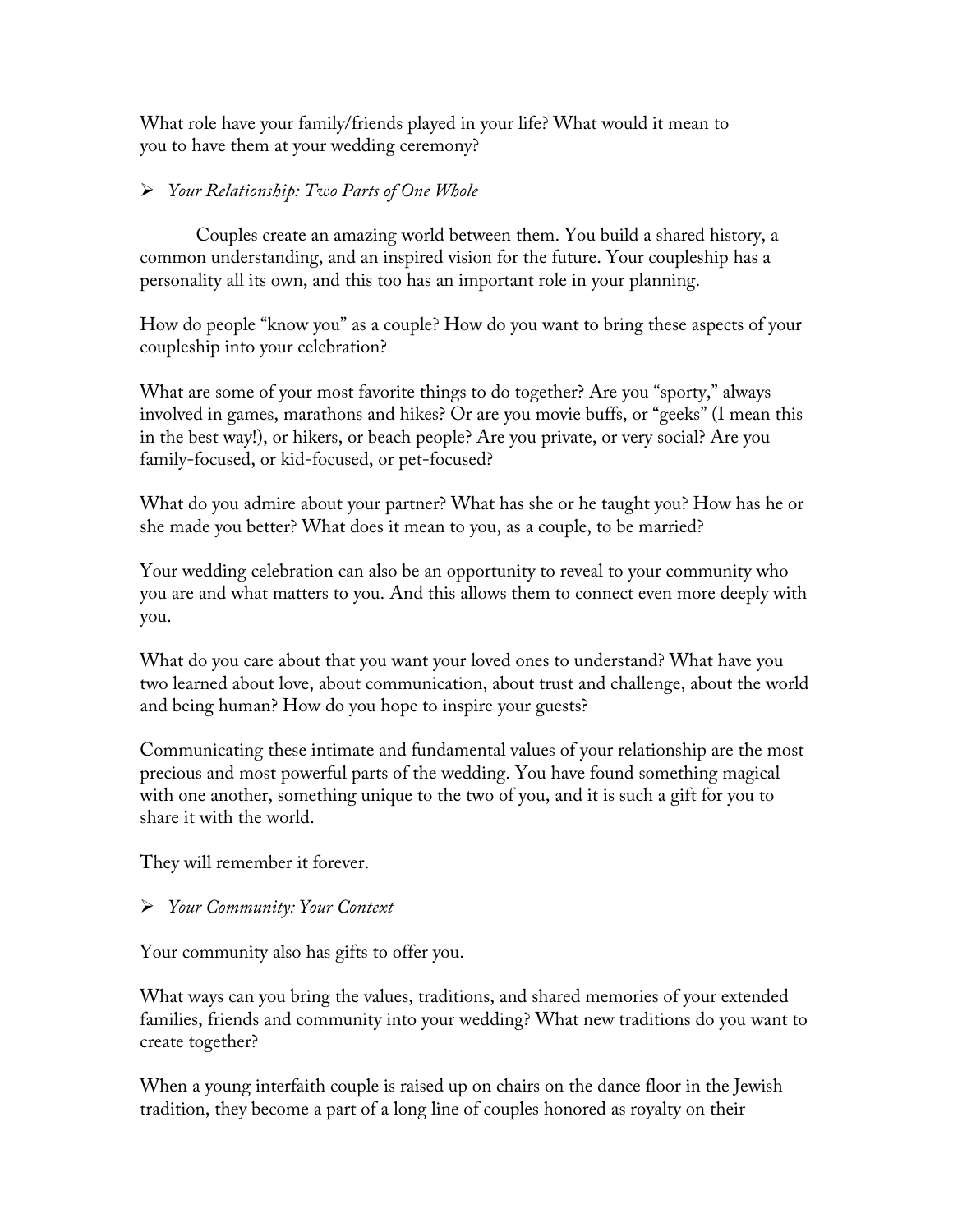wedding day. When an intercultural couple re-creates the Russian bread and salt ritual in the U.S. and explains it to their guests, they are honoring history as well as the bride's family. It is wonderful when families reach out to fold one another in, across tradition and time and space, creating bridges of kinship.

There is also an amazing energy that springs to life when any group gathers. You don't know what is going to happen, or what surprises they will bring. In a trusting environment, if you make space for it, the group can touch you as you touch them. They can come on the journey too, and you create a singular experience in time—together.

Perhaps a young child will call out "uh oh!" just as the officiant announces it is time for the vows, creating a knowing ripple of laughter that relaxes you just when you need it. Perhaps a friend will offer some unexpected words of witness and love when she or he stands to do a reading, which moves you to tears. Perhaps the room will give you a standing ovation when you are pronounced 'legally married,' words you never expected to hear in your lifetime.

# *All Together Now: Finding Overall Harmony*

So how do you bring these worlds together while still being true to yourselves?

Balance is an ongoing practice! Even being aware of the dynamic puts you way ahead of the game.

Some places to pay attention to as you design a day that includes you *and* your community:

# *Too Much Emphasis On "Self"*

A day too focused on an individual can lean towards personal indulgence, a day that feels a bit selfish, a bit "bridezilla" or "groomzilla"—reflecting more of a childhood fantasy than a mutual celebration.

 $\triangleright$  Be careful if you are making whimsical decisions on your own.

# *Too Much Emphasis On "Relationship"*

This insular approach can feel exclusive, private, or inaccessible—details based on inside jokes people can't appreciate, or personal preferences for music or food that don't engage others. One person in the relationship could also be compromising his or her own needs for the "good of the couple."

 $\triangleright$  Be careful if you have to explain your choices too much to others, or wish irritably that they would "just go along with it for your sake."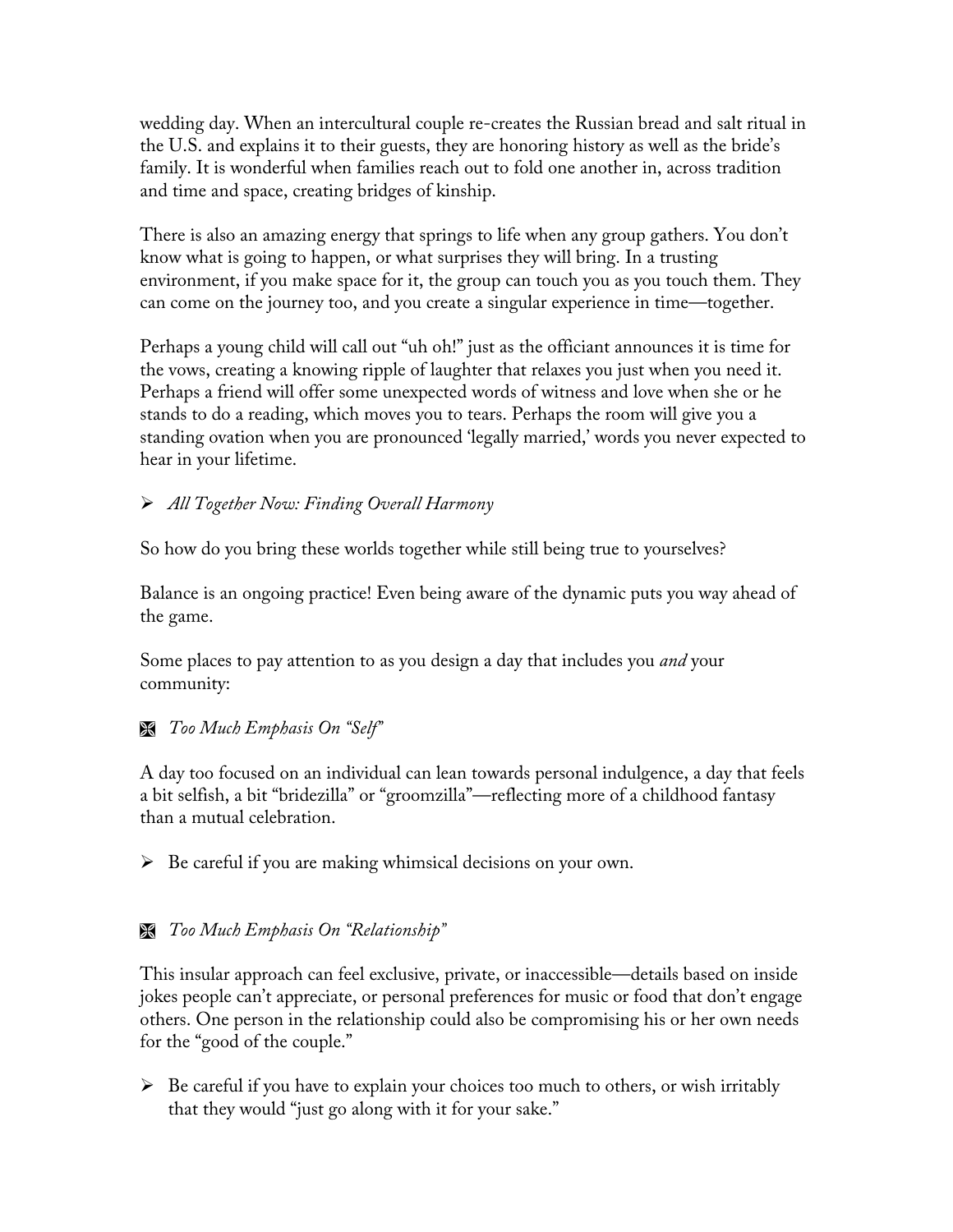$\triangleright$  Be careful if one partner starts making most of the plans on behalf of both of you, or if you are letting things pass without much input or consideration of your own.

#### *Too Much Emphasis On "Community"*

On the other hand, the coupleship can get lost altogether in the planning, and you can end up doing things mostly "for the guests" (or "for our families"). In this case, you might find yourselves focusing more on the reception than the ceremony, or more on what others think than on what you value.

 $\triangleright$  Be careful if you are feeling consumed with details that don't matter to you.

 $\bullet^{\bullet}_{\bullet} \bullet$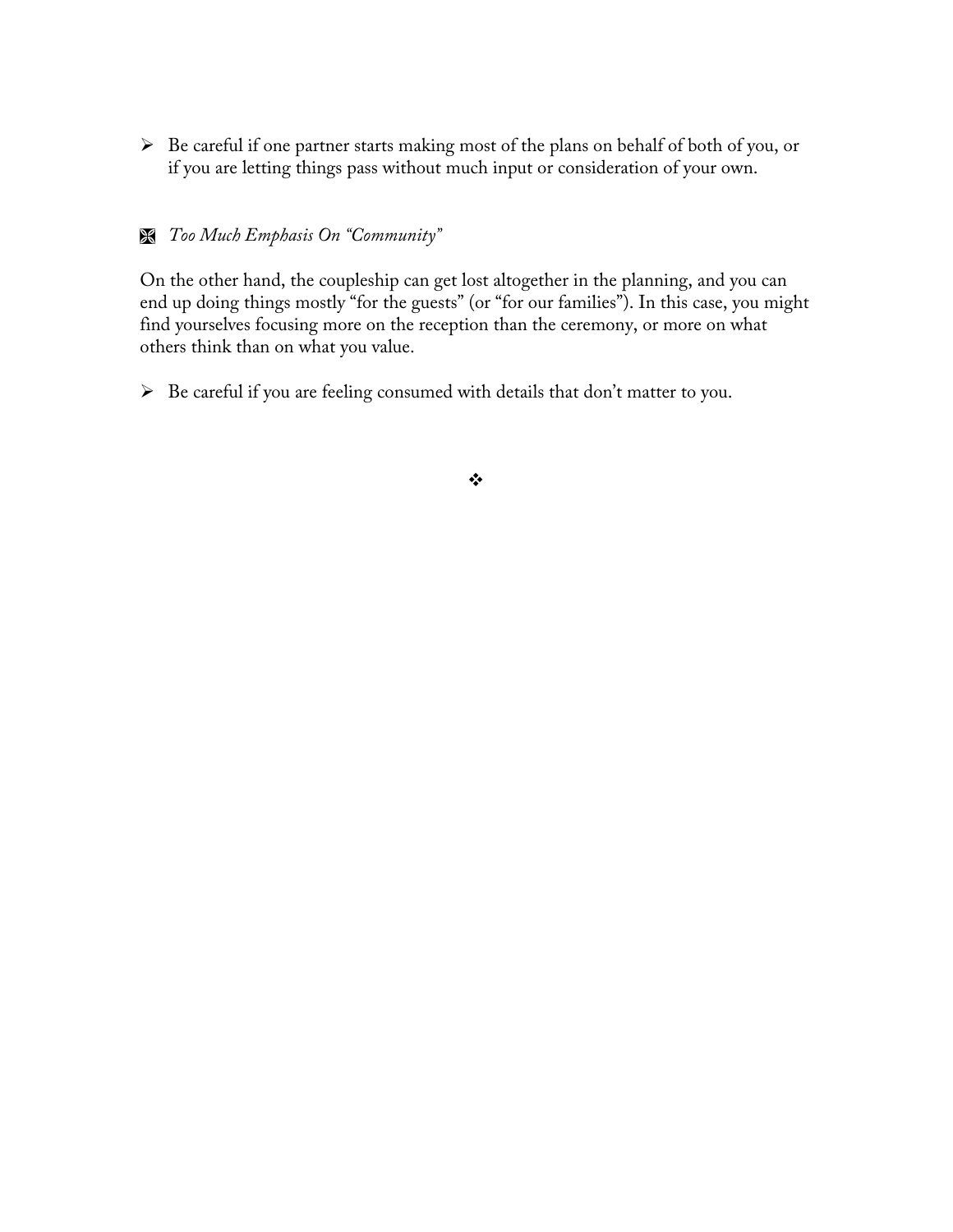

#### **Essential 3: Follow Your Personal Meaning Compass**

A meaningful wedding emerges from the values and personalities of the couple it honors, but how do you determine what those are?

Consider it an adventure.

You and your partner get to explore what matters to you most, and who you are together.

You will find your personal meaning in your own shared jokes, in the place you had your first date, and where your first said 'I love you,' and in how you take care of each other. You will know it in memories of weekends away, in visits with each other's families, in the things you decorate your home with.

See if you can incorporate as many aspects of your histories and talents and hobbies as you can into this happy celebration. From music to transportation to readings to clothing, draw on aspects that are important to you, that you love and enjoy. Be creative. Have fun.

This approach will be your True North, the grounding that will guide you as you go, and keep you on the right track.

Ask whenever you can:

- $\triangleright$  How can we bring who we are to this aspect of our celebration?
- $\triangleright$  How can we make this ceremony more personal for us?

Allow yourselves to enter fully into the decisions that need to be made, even little ones. Each offers an opportunity for conversation. Laugh a lot, take notes, leave some conversations and come back to them later if you need to, and let the process help you get to know yourselves better.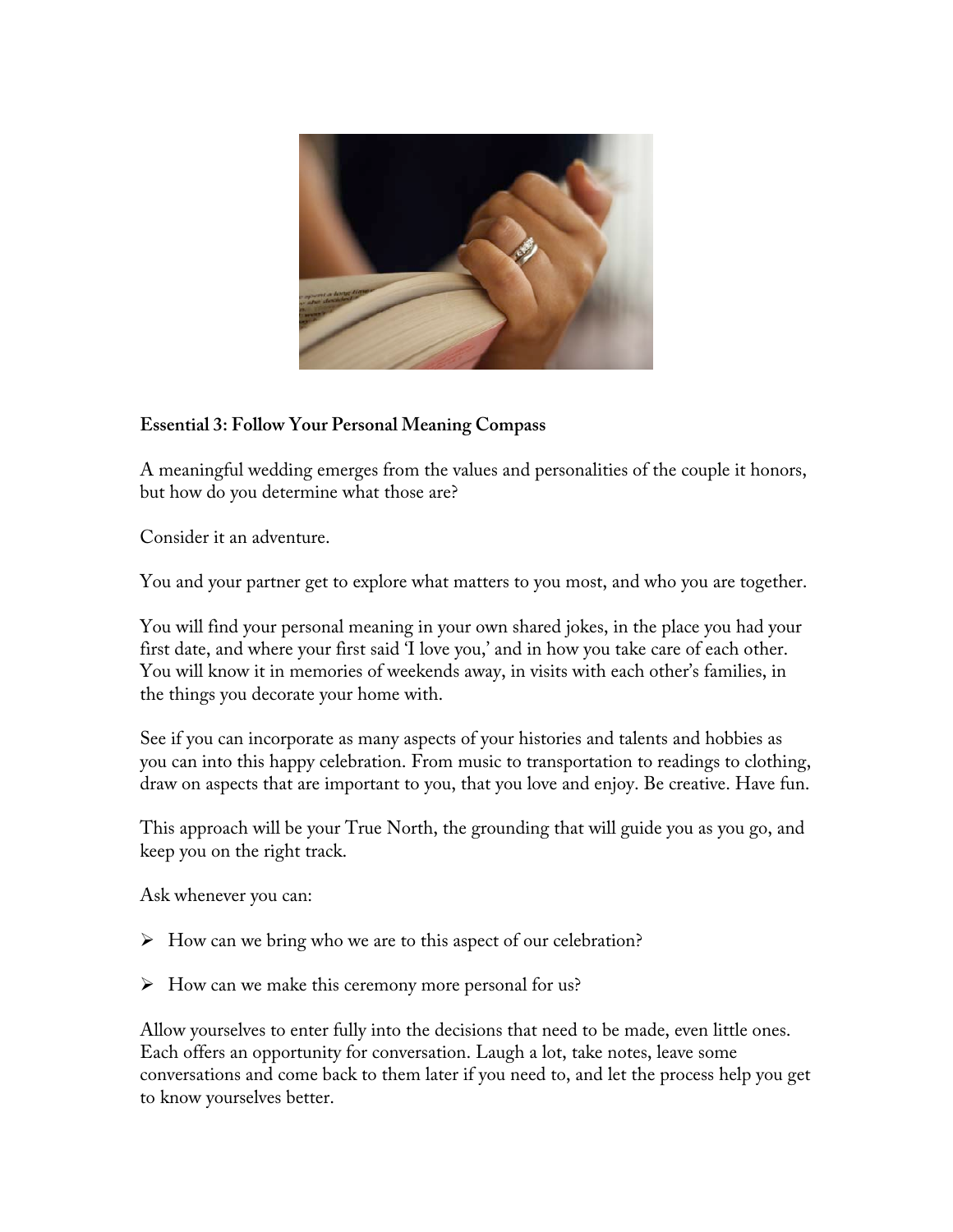Questions about flowers on the reception tables, for example, can lead you to explore your feelings about nature and the environment. Research on officiants can begin dialogue about faith and spirituality. Discussing seating charts can provide opportunities to talk about friendships and family dynamics. With your thoughtful answers, you can be creative in exploring solutions that feel right to you and your guests.

As the first step on your adventure, choose or make a small object that will help you remember to think of your own values and personal meaning as you are planning, and keep this object where you will see it regularly.

Use this as your Personal Meaning Compass on your wedding journey.

 $\star^*_{\bullet^*}$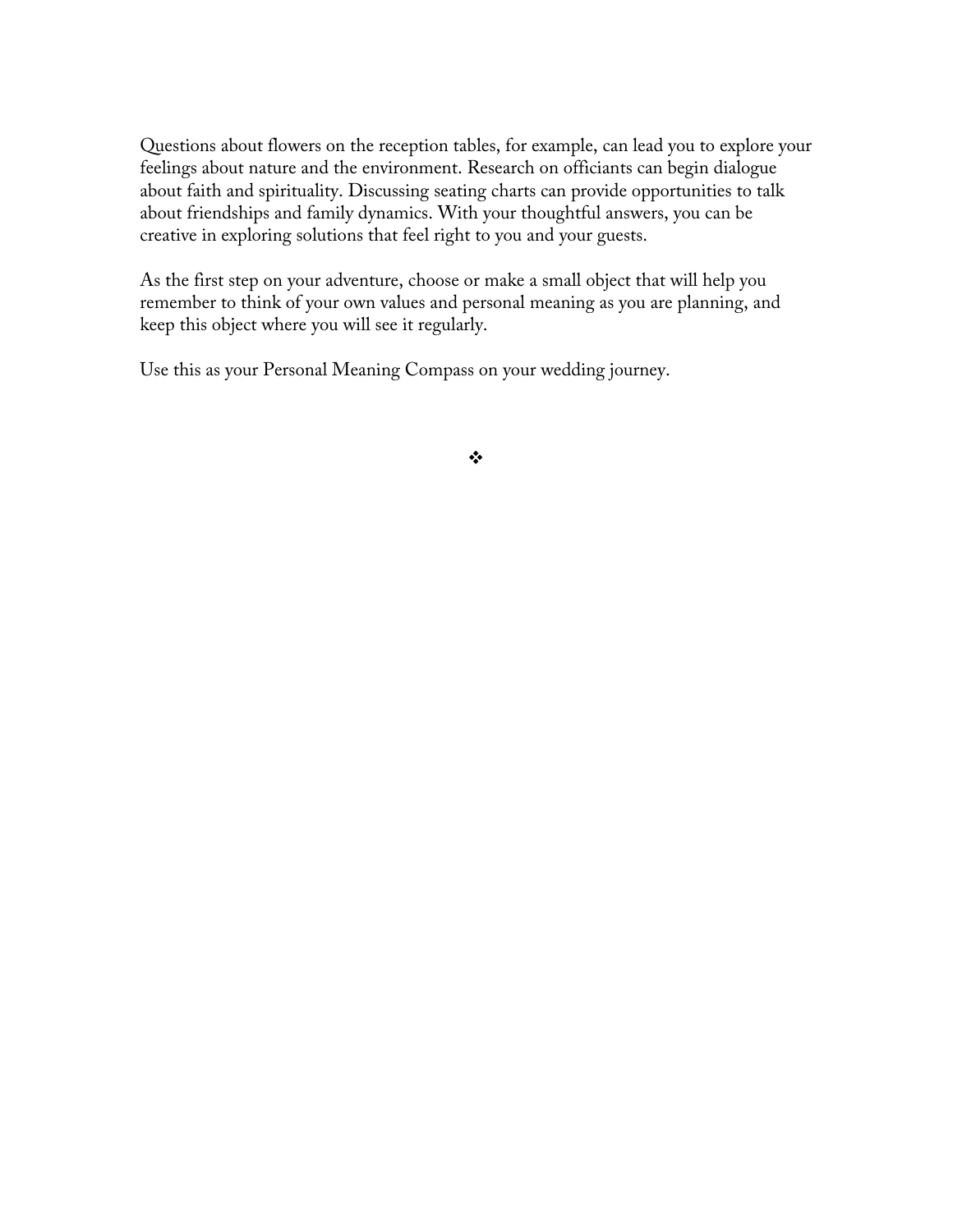

# **Essential 4: Focus On The 7 Core Wedding Elements**

I know it feels like there is an incredible amount of stuff to consider in planning a wedding, but here's the truth:

There are only 7 core elements you need to get married.

That's it. The rest is all enhancement and style.

Begin by considering each one of these elements with your Personal Meaning Compass in hand. What options feel most true and authentic to you? How can the core of the wedding take its shape from who each of you is at heart, and who you are together?

*Time*

Your ceremony will happen at a specific date and time. What season do you like best? Do you like mornings, or later in the day? What month did you meet? Do you want to be married on your parents' or grandparents' anniversary? Did you imagine a Saturday, or a Friday or a Sunday ceremony? Or maybe a weekday? Do you need to work around special people's unique schedules – children, elders, teachers, travelers?

*Place*

Your ceremony will happen at a specific site. What spaces are special to you? A ski lodge or a farm? A museum or dance center or canoe? Or do you love your town church, or your parents' synagogue? Do you want to travel to a destination, or get married at home? How many guests might you have, and what kind of setting do you picture for them?

*Officiant*

Who would you like to pronounce you married – a family friend, a beloved person of faith, a non-denominational officiant, a poet? Do they have any restrictions?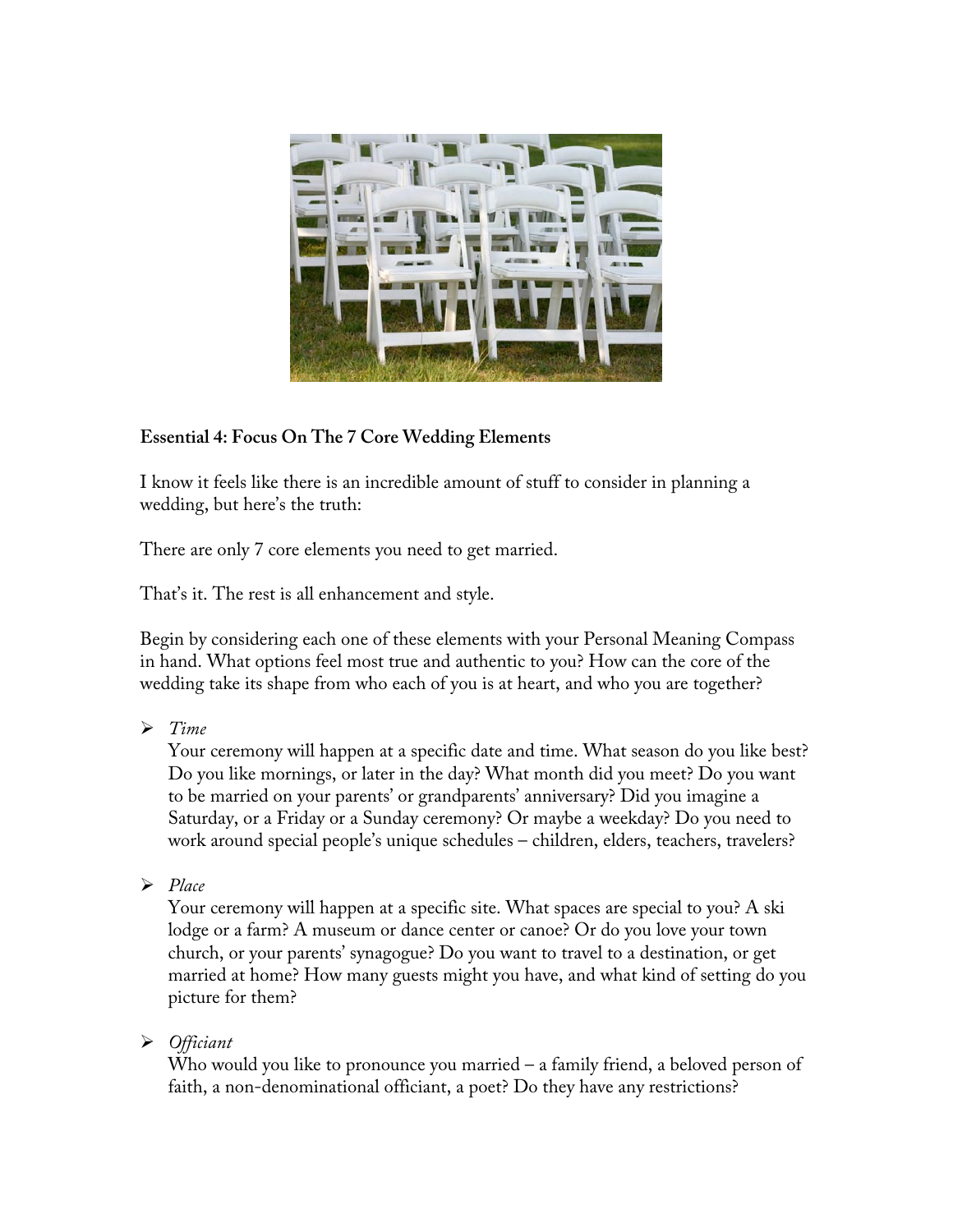Will they need to travel? How do want to work with this person – closely with a lot of involvement, or on your own, with her or him guiding the process for you?

#### *Spoken Words/Vows*

What do you want to say to each other on this important day? Are there words you have been collecting over the years? Do you want to write them yourself, or speak impromptu from the heart? Will the moment be emotional? Lighthearted? What *do* you want to promise each other? What do you hope for your future together?

#### *License*

Is your marriage recognized where you live? Do you have a choice about which town you can apply to? Do you need to make a special trip to fill out the application? Does it feel like an errand, or an event of its own? Will you take pictures, or go out for lunch afterwards?

# *Married Name*

You will need to decide if you will change your name. What do names mean to you and your families? Will you share a name, or each keep your own? Will you create a new name? What is the legal process for making these changes?

# *Witnesses*

Who will be there for you on this big day? Just the Celebrant? A community of friends and family? Who do you think of immediately when you picture people standing with you? Who knows you well? Who do you admire? Will you need special people to sign a ketubah or marriage document for you?

Many couples are surprised when they see how short this list is.

They smile and say that planning a wedding seemed like so much more, and that to their relief, it's not all so overwhelming when you look at it this way.

Hold on to that feeling.

#### ❖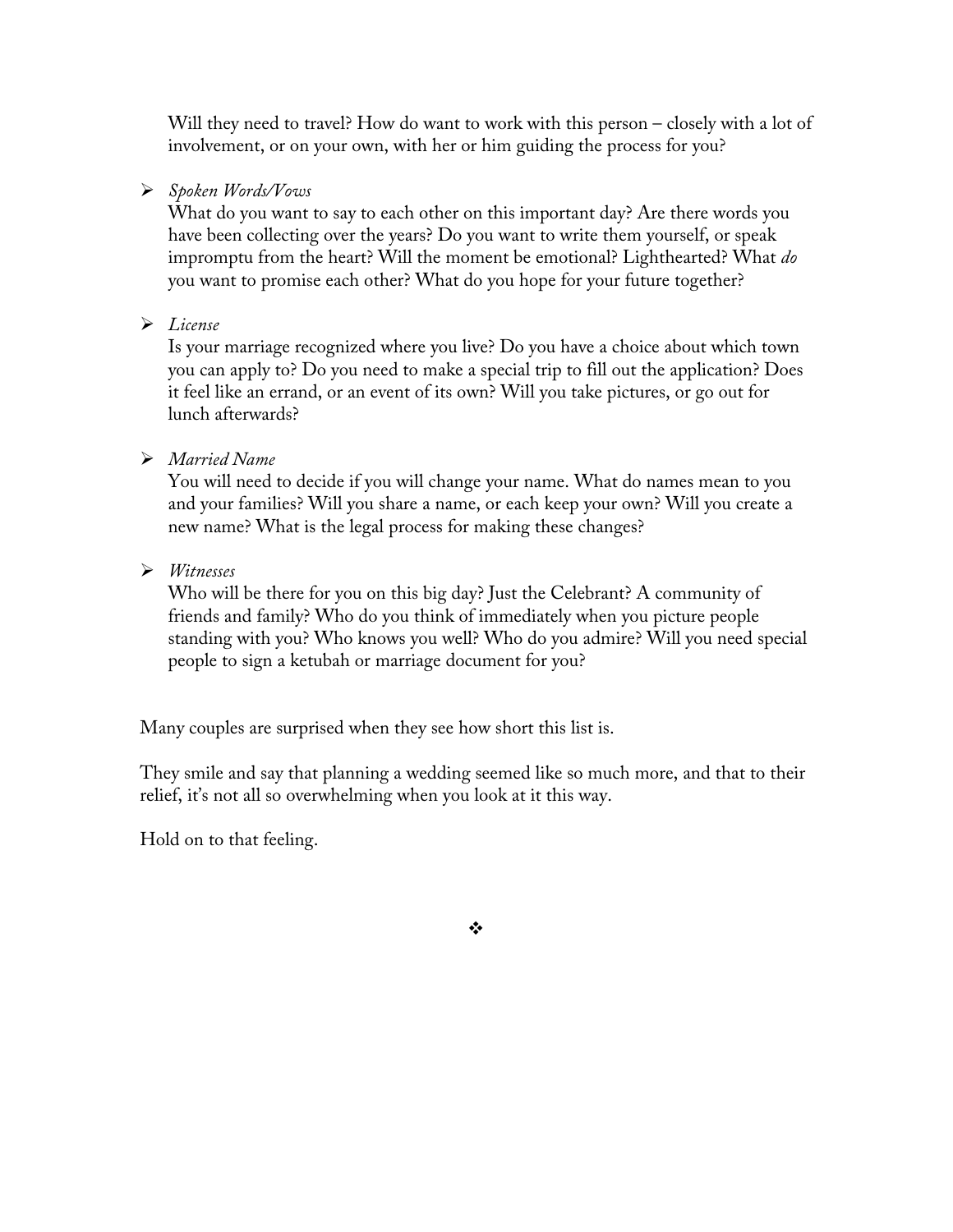

# **Essential 5: Enrich Your Wedding with Personal Meaning**

Start with the Site, the Date, and the Officiant, then work with combinations of the seven Core Elements a while. Note where you can enrich each choice with personal meaning. With these foundations in place, other decisions will begin to emerge.

- A Quaker wedding for 200 people may determine the time and date of your celebration, based on when the meetinghouse is available. The site will probably guide the service and the vows you say, and will also determine the nearby areas where the reception might be held. All the guests are invited to sign the wedding document as your witnesses.
- A plan for a Costa Rica destination wedding may determine the number of guests that can be accommodated, and may narrow the ceremony and reception location options available. Standard pre-written ceremonies are included in some travel packages. You would need to factor in additional paperwork and research for the wedding license.
- A backyard wedding at your parents' house for 70 close friends and family would be best held in warm weather months. You could write your own ceremony with a nondenominational officiant, or in some states, have a friend or family member perform it for you.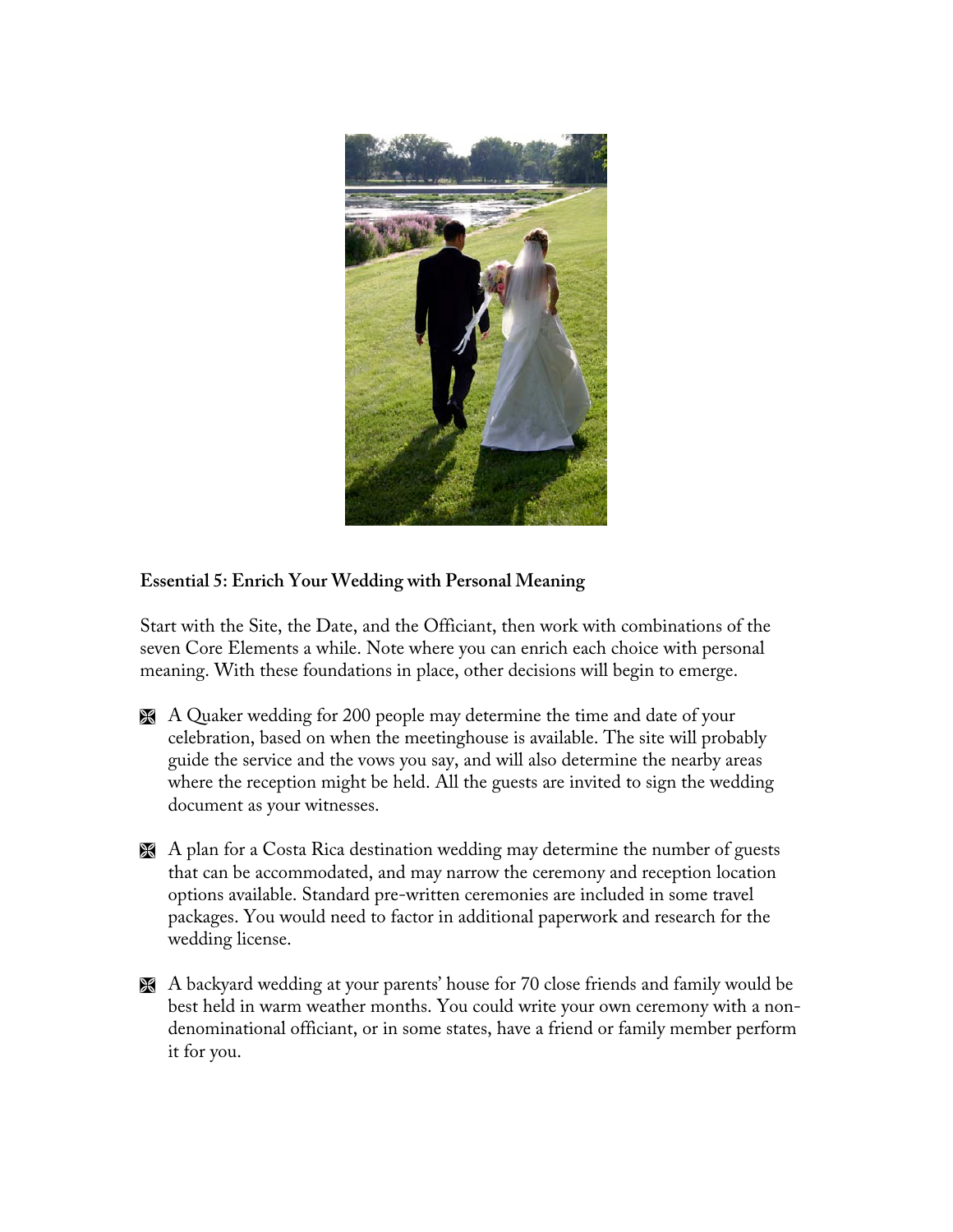Make a list of your initial thoughts and "best wishes," or start a shared notebook. Keep your notes on top of your growing pile of wedding planning materials and treat yourselves to a romantic dinner now and then to do some focused brainstorming. Post highlights on your fridge.

Once your core planning is in place, you can have fun thinking of even more ways to bring in your personalities and symbols in ways that are important to you both. Some other places to bring personal meaning to your wedding celebration:

- *Family Traditions*
- *Cultural Traditions*
- *Religious Traditions*
- *Readings & Quotes*
- *Music*
- *Wedding Rings*
- *Flowers*
- *Clothing*
- *Veils/Hats/Pins*
- *Transportation*
- *The Night Before The Ceremony*
- *Memories & Photos*

Here, you get to tell your story in so many ways…

- $\mathbb R$  A groom who plays music for his church choir began his own wedding ceremony by playing his guitar with a friend as guests arrived, as well as for the processional. It kept him relaxed and happy, and everyone loved it! Later in the ceremony, just before the vows, he played a special solo for his soon-to-be wife.
- 

A Taiwanese couple incorporated the traditional tea ceremony into their more Western-style public ceremony, and chose lucky red as the color for their unity candles.

For a couple who had shared special e.e. cummings poems with one another at an important time in their relationship, reading them aloud again on their wedding day as part of their vows added a personal level of meaning that was very moving.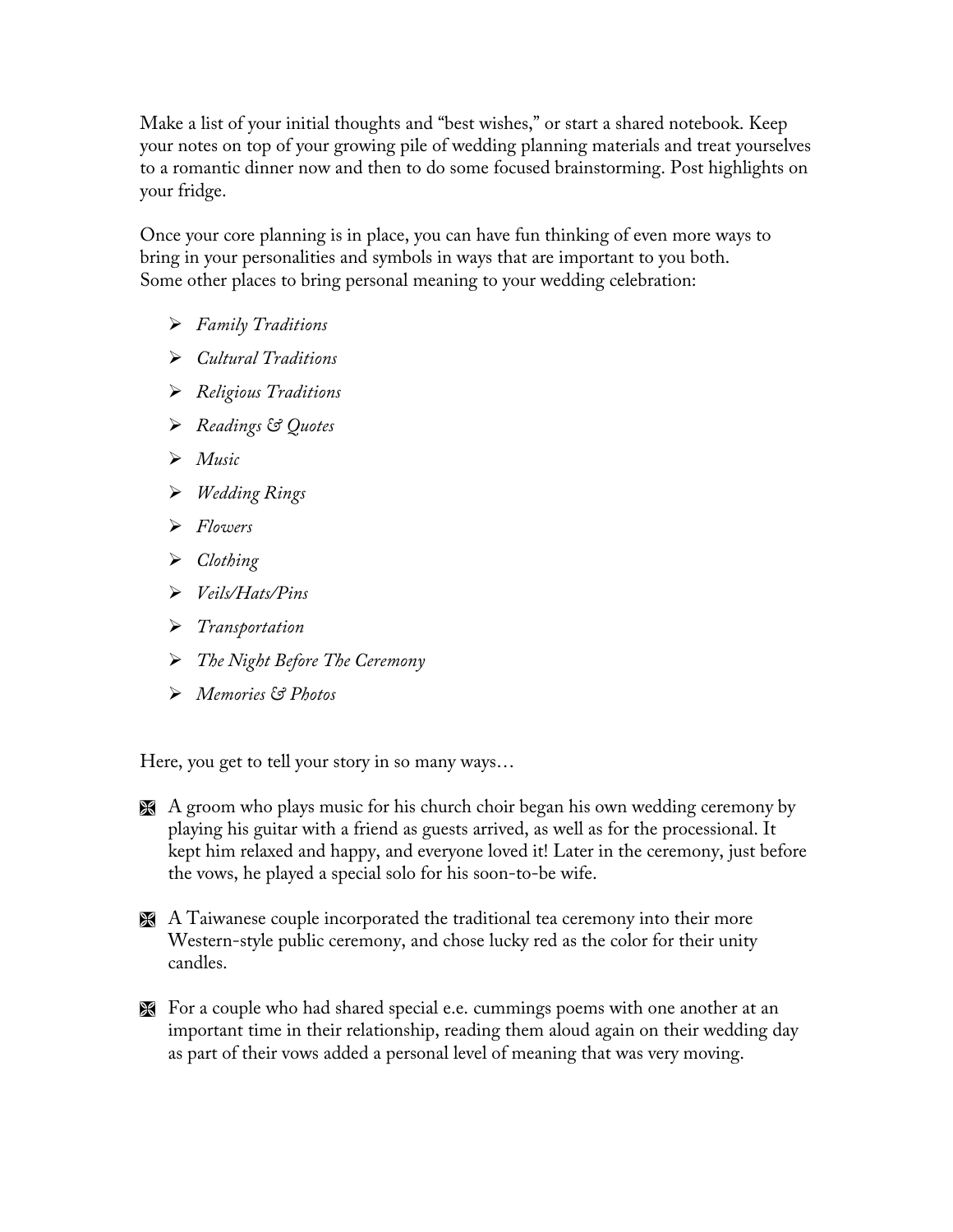When beginning this process, simply notice any responses you have to the list above, and see where your own memories take you.

What are some memorable trips, or holiday traditions, or favorite meals? What have others in your family done about wedding clothes or adornment? What are some of your own treasured books, or faded quotes you have taped above your desk? Do you share memories with your partner of a special song or great concert? A flower or gift brought for a magical date? An unforgettable email that changed everything?

Share these stories with your partner, and see what else you come up with together. Ideas spark ideas. Keep your notes around, even if you don't think you will use them. These stories can give you insight about what you don't want as much as what you do want—it's all helpful information!

You can decide at any point how much of the story behind the symbol you want to share.

Maybe you will have a small carnation in a vase on the ceremony table, in memory of your beloved pets, which you look at when you come in but don't need to tell everyone about. But maybe you do ask your officiant to explain to everyone that you had your rings custom-made years ago, as promise rings, and then build a moment into the wedding ceremony for each of you to pause and read the new engravings in them which you have arranged as a surprise for the other.

Meaning can work on many levels.

❖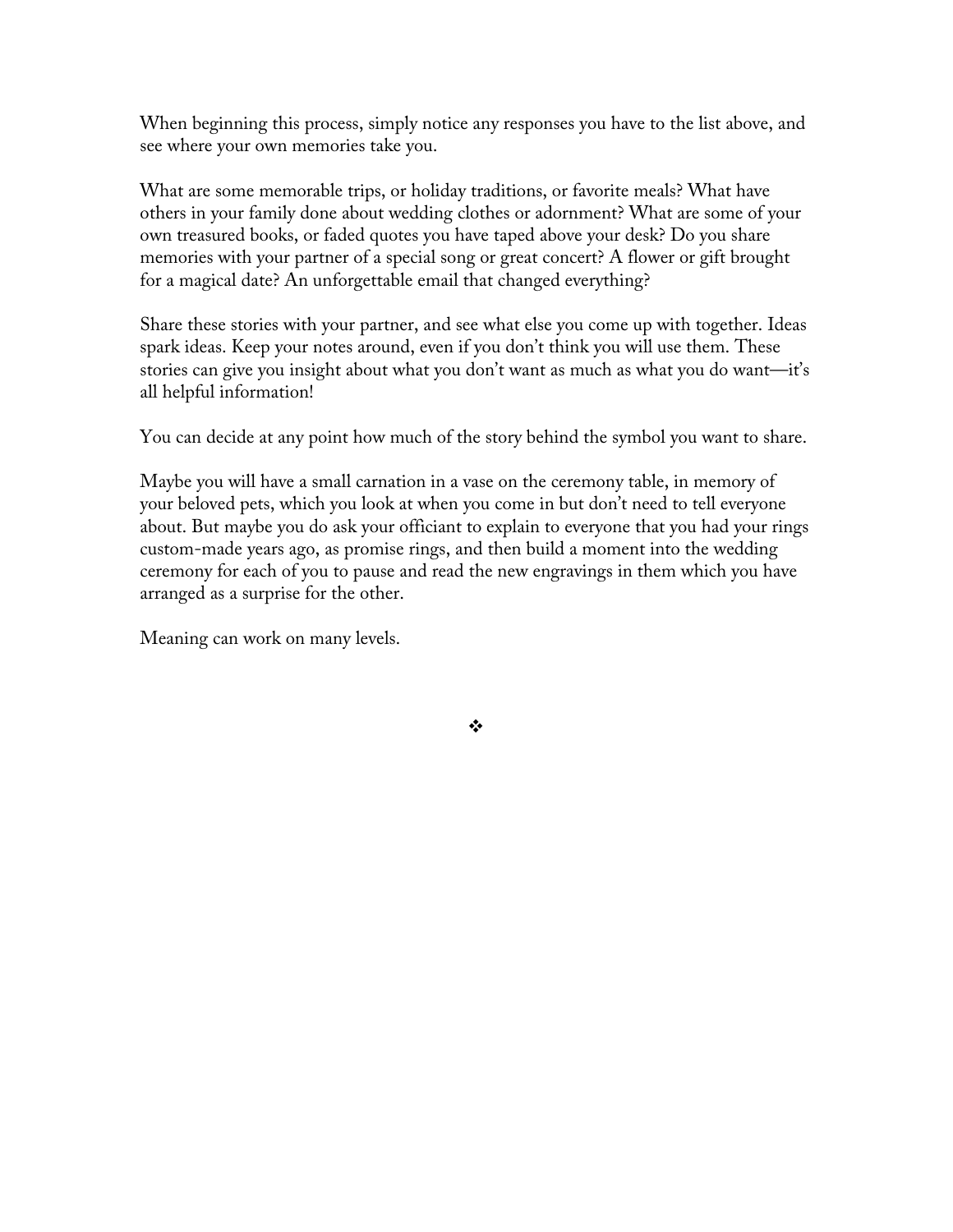

#### **Essential 6: Be Welcoming**

If you are not eloping you will be celebrating this great day with friends and family, and as you consider your guests and the reception some further aspects of your planning become important.

You need to be fantastic hosts.

These funny, loyal, busy, needy, marvelous people love you. They are your friends and family, and it is a gift for them to be there with you. They have brought you to this point and will hopefully continue to support you throughout your life together.

Plan an "emotionally generous" day for your loved ones, to thank them, and to welcome them fully into your union.

Bring your Personal Meaning Compass to this social aspect of planning your event as well. Remember,

 $\triangleright$  How can we bring who we are to this aspect of our celebration?

 $\triangleright$  How can we make this ceremony more personal for us?

So, what does community mean to you? How can you bring your warmth and love to your guests on this special day? What do they need to be comfortable, and to feel connected to you and to each other? What do you need from them?

Consider: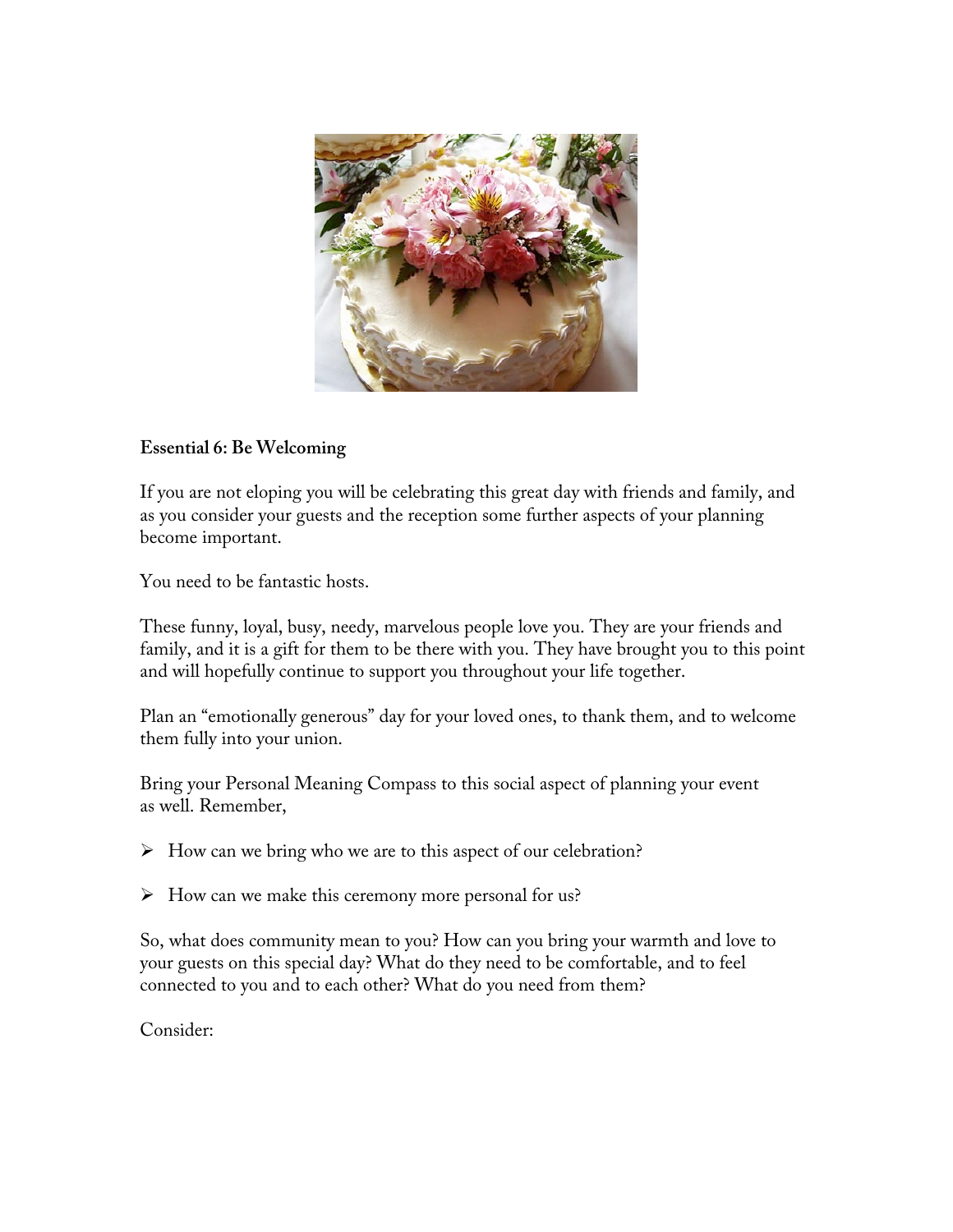#### *Reception Site*

The reception site can be the same place as the ceremony, or elsewhere; formal or informal; outdoors, indoors, or under a tent. It can be a special place you've spent time together as a couple, or a neat place you've just discovered that reflects your values.

Do you want to decorate the site, or is it beautiful as is? You can introduce a theme that reflects your hobbies or interests, special lighting, unique tables or rentals, handcrafted lanterns, place settings and so forth, or bring personal items from home.

# *Food & Music*

Any meal can be a celebration: dinner, picnic or brunch; a wedding cake or wedding pie. What are your favorite foods? What do your guests like to eat? Think about food values you wish share: vegan, organic, vegetarian, local.

Music can play for a cocktail or social hour, for dinner and/or for dancing. You could choose a band you love or know, or a DJ, or make a mix for a family member or friend to play for you, or arrange for a quartet. Keep in mind the tastes of your group!

# *Participation*

When people are active participants in an event—in ways they feel comfortable—they are more invested, and therefore feel more connected. Loved ones can help you prepare, can help make things, can give toasts and readings, can sing or perform, can play roles in your ceremony, can greet people, can help you organize, can help you clean up. What feels right to you?

With groups, you also want to consider how they move in and out of places smoothly. For the ceremony, conducting a rehearsal or walk-through is a good idea. Think overall about movements: guests' initial arrival, a ceremony procession and recession, moving from ceremony to reception, a possible first dance and parent dances, endings and departures. Transitions can be coordinated with formal announcements or informal cues. Would you prefer a choreographed or organic flow through your celebration?

# *Guest Comfort*

Remember to consider your guests' comfort: shade for summer, water or other refreshments as they arrive, parking, shuttles, maps and signs, a well-considered rain plan, chairs for everyone, restrooms. What makes you feel "at home" somewhere?

If you have family and friends coming from different parts of the world and don't speak the language, plan for people to act as translators, guides, or transportation. Tend especially to these family members at the rehearsal and ceremony; be sure they understand the events and feel included.

Good hospitality involves a lot of communication. In ways that feel true to you, explain as much as you can so people know what to expect: save-the-dates, invitations, websites,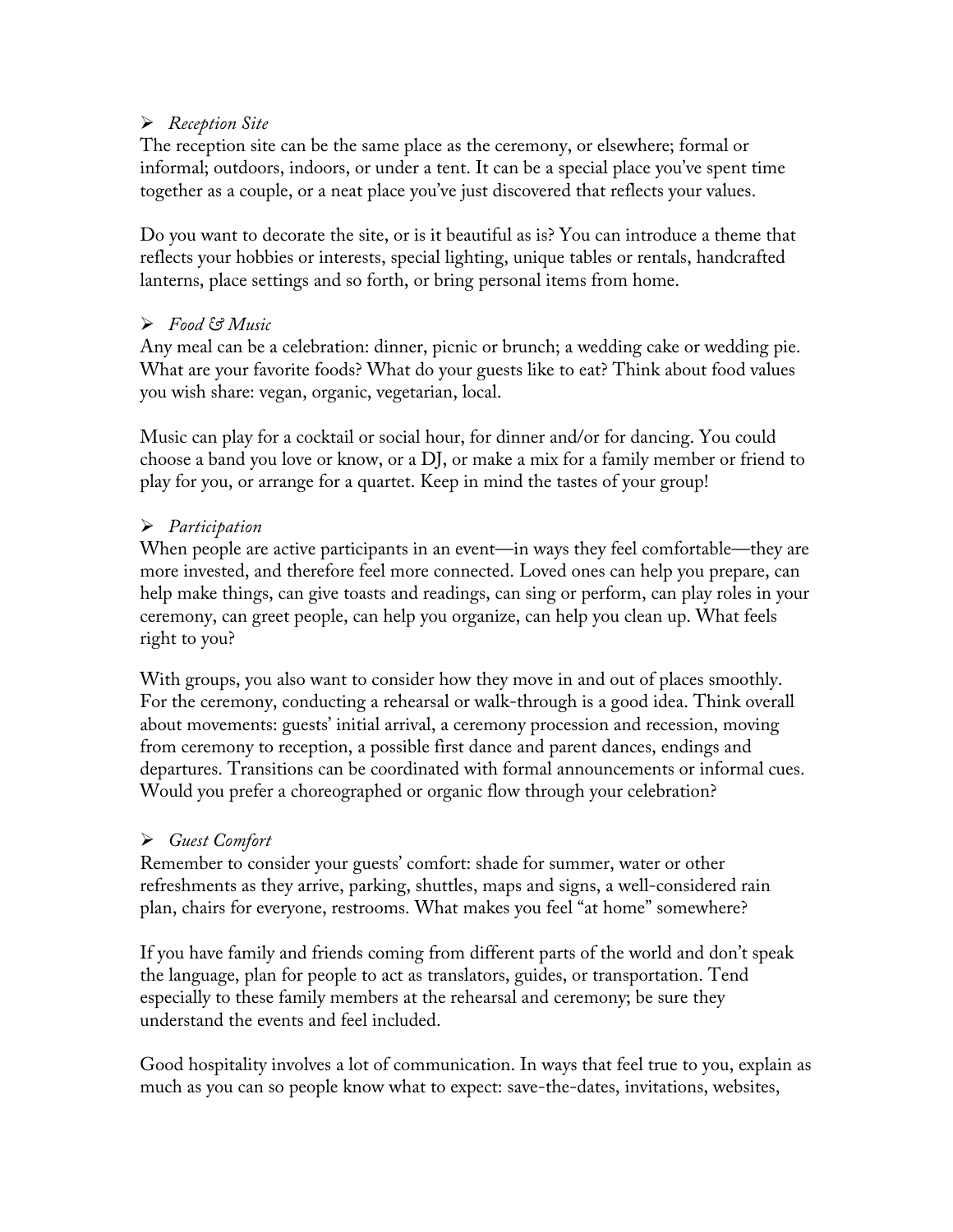phone calls, emails, programs. If you would suggest warm clothes, or will be providing babysitting, or can recommend a great B&B, let people know.

### *Receiving & Giving Gifts*

If friends and relatives want to give you gifts you might create a registry based on merchants who represent your values, or ask for donations to the causes you support. You might also wish to offer gifts yourselves, such as thank you gifts to parents, to attendants or witnesses, perhaps favors to your guests, or donations in their names to an organization that matters to you.

Remember, you can host your community in a meaningful way, at the scale you want, based on what is important to you (with a little necessary give and take, as is part of life!).

 One couple chose to greet their guests personally as they arrived, outside on the lawn of the park grounds of their Sunday late-afternoon autumn ceremony. Warm cider was being served, and everyone mingled until it was time to move to the great tree where the ceremony would be held. The bride and groom didn't want a formal processional, so they walked in the midst of the group, relaxed and chatting. We all laughed when we began and the bride still had her cider mug in her hand!

 Another couple provided shuttle buses to their Boston waterfront ceremony from a nearby grand hotel. The brides chose the date, July 3, so guests could enjoy the city's elaborate fireworks the next evening. As the guests arrived at the historical pier building, the two women finished their preparations together upstairs with their close friends and immediate family at their side. One of the brides is a floral designer and she had a wonderful time creating the arrangements for both the ceremony and the reception tables. The couple ended the evening with classic sparklers for all the guests.

 A large house rented for the weekend was the perfect setting for two grooms and their intimate group of friends and family who all stayed with them. "Teams" cooked meals together, and everyone spent the day before the ceremony setting up the tent. The grooms entered the ceremony from opposite sides of the lawn, each with their parents by their sides. Their closest friends stood in a row behind them at the ceremony and each read a line of the closing blessing. After the ceremony, guests mingled as caterers passed hors d'oeuvres and the band played in the background.

 A couple who had both been married before created a personal ritual honoring their step-children and newly-formed family at the ceremony, while the officiant read from Harold and the Purple Crayon. The mid-day ceremony was held in the same sculpture park where the two had had their first date. That wonderful first date (which turned into an eight hour day!) included a lunch at a local inn where the 20 wedding guests were also invited for lunch after the ceremony. The groom had carved small favor boxes for everyone, out of a wood special to his business.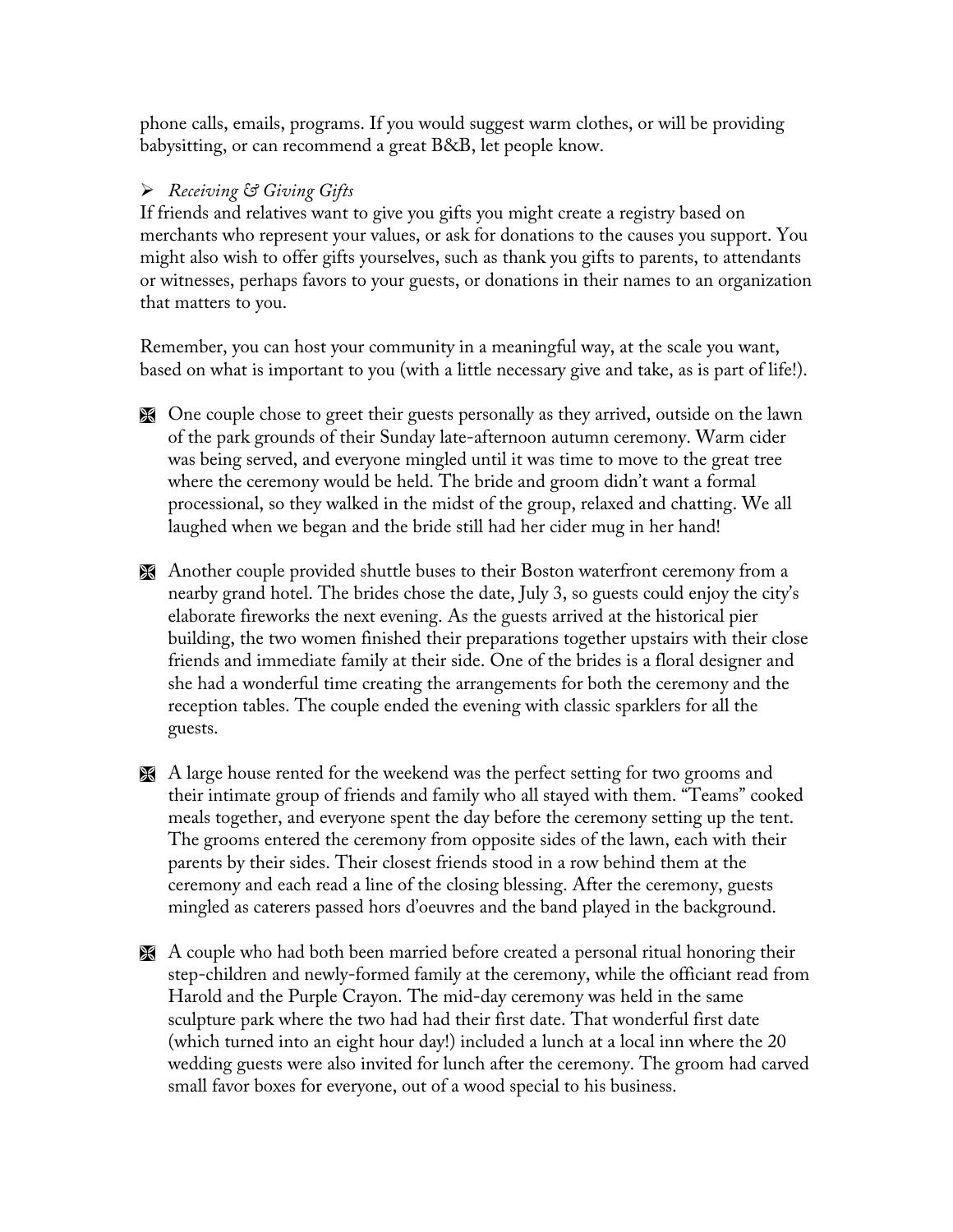

#### **Essential 7: Be Honest**

You are allowed to be whoever you really are on your wedding day.

A few years ago, I met with a young man and woman to begin planning their wedding ceremony, a formal affair with their families and over a hundred guests. The conversation was friendly, but I could tell that they were holding back. Eventually, they confessed that they were, in fact, already married; they had needed to make that decision for military reasons several months before. Their parents had been hurt. They didn't want guests to know. They figured they would have to pretend.

You don't have to pretend, I said. At whatever level you feel comfortable, let's be authentic.

We decided to create a celebration that was more of a renewal of vows than a new beginning. We included a part where they honored their parents and asked for their blessing. We used wording that was honest, yet open to interpretation.

We created what they needed, in a way that was sincere. It felt true.

And then, amazingly, things shifted even more for them. They didn't mind so much if people knew their status. They worded their invitation as a re-commitment, and asked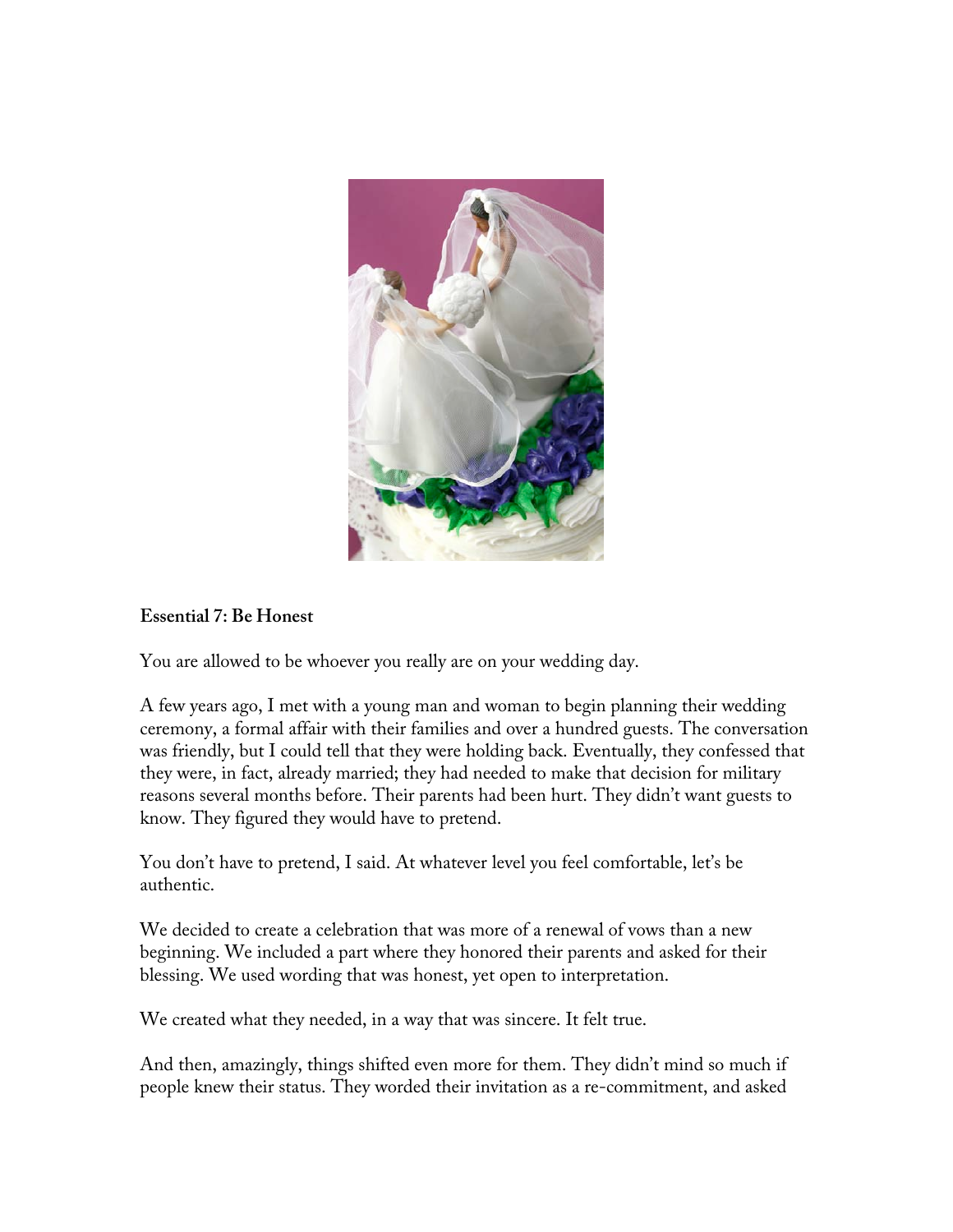me to include the story of their simple civil marriage in the ceremony. With their guidance, I spoke of their initial decision, their loyalty to one another over time, and their ongoing journey grounded in the certainly that they had chosen the right partner. Their parents gave their blessings in tears. The couple was beaming the whole day.

The courage to be honest can transform and restore you.

There are appropriate and meaningful ways (public *and* private) to acknowledge what is really happening for you all, both at the event and "off-stage."

 If this is a second marriage, you can pay tribute to your perspective on relationships, and your gratitude that you came to find one another at this time in your lives.

 If you have children, you can talk to them about being included in various ways if they wish. (Bear in mind that they may feel more comfortable taking a back seat. You could do something as a family before or after the wedding instead, for example.)

 If you are gay and have been together for a long time, the ceremony can affirm all you have shared already, and validate the challenges you have faced over the years as well.

 If you have struggled with an illness, or a family member has, you can talk about the journey and where you are today, or why a family member can't travel, and ask for good wishes.

 If a beloved grandparent or parent has died and you wish more than anything that he or she were there, you can honor this privately by wearing or carrying something of theirs, or with a general public mention of loved ones not present, or bring in his or her spirit fully with photographs, mementos and tributes.

 If you and your partner are from different faiths or cultures, you can create one ceremony that brings together your values and perspectives, or have two ceremonies or officiants in order to honor each.

In a meaningful wedding, this honesty also applies to your own feelings during this engagement time.

A wedding commitment is a leap of faith, and though you know in your heart you truly want to journey with this person, it's still a big thing to do. Small conflicts can sometimes seem like symptoms of something larger. Remember, you are doing something quite intense in planning a wedding celebration (and quite unlike most of the things you will do as a married couple!), with complex logistics and emotions to manage. Ups and downs are very understandable.

So talk about your feelings with each other now and then.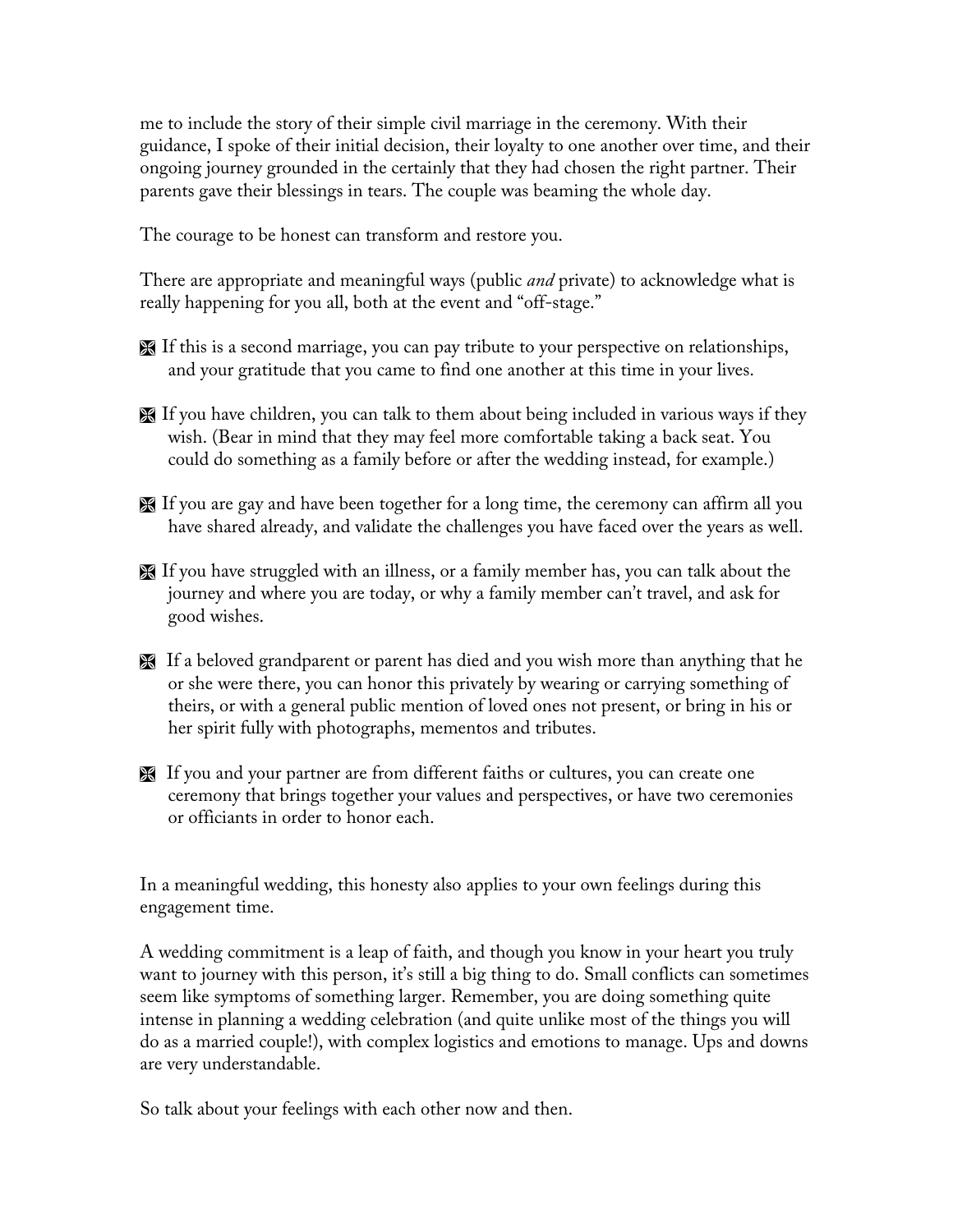How are things going? What are your best hopes? What's concerning you right now? What does it feel like you two are doing on your big wedding day—beginning a journey? Starting the next chapter? What do you need from each other during this time of change?

Include your explorations and answers in your vows if it feels right. Or choose readings for different parts of the ceremony that reflect your unique philosophy on relationships. Or write each other love letters now, to open on a significant anniversary in the future.

It is all part of your story.

 $\bullet$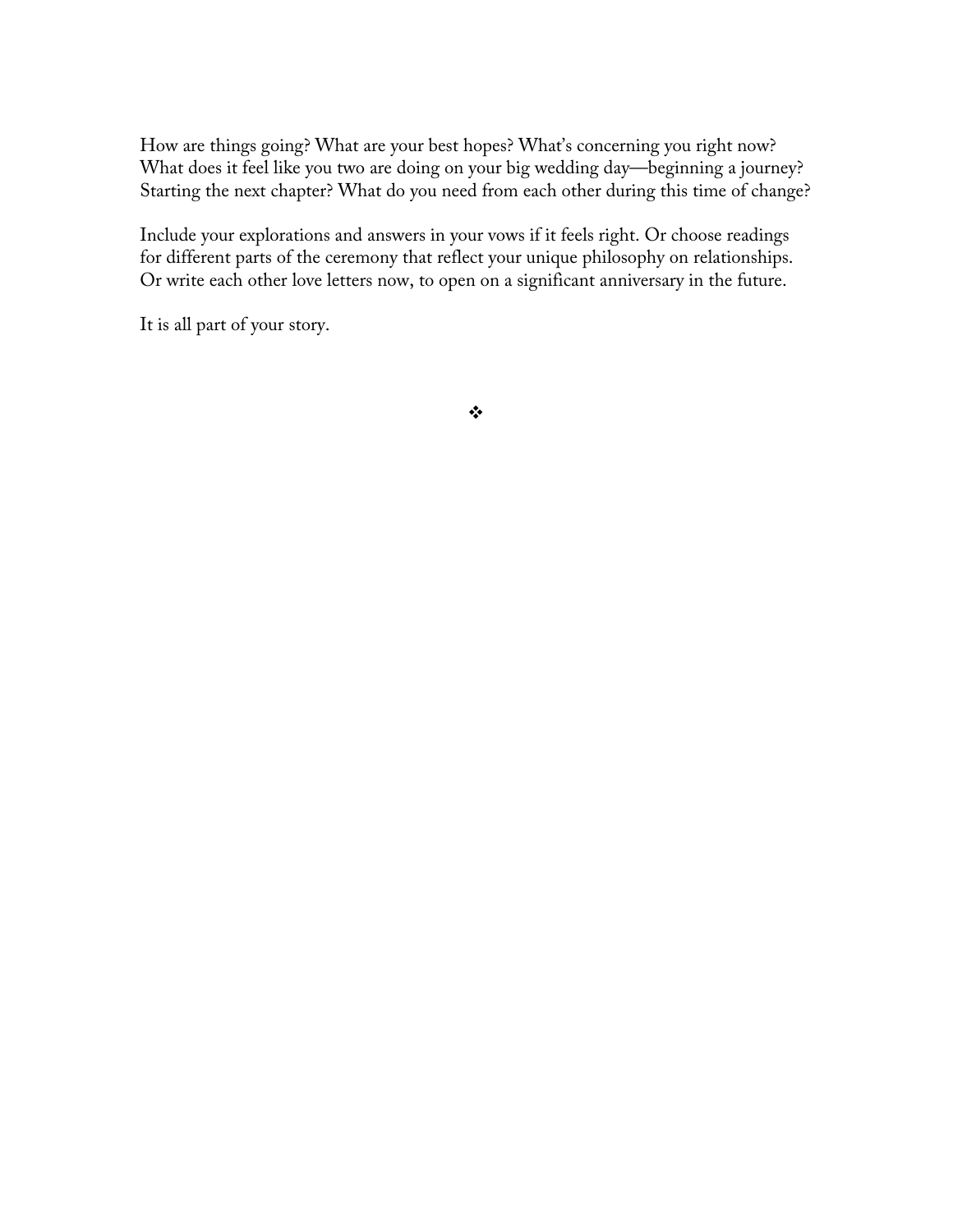

#### **Essential 8: Be Reverent**

Your wedding day is a paradox. It is one of the most important days of your life, and yet it is only one moment in all that is going on in the world.

A meaningful wedding affirms both.

To "revere" means to regard with the deepest awe, respect and esteem. This is a momentous day, one that changes your life forever. Let yourself have this time. Go ahead and sink into the role of "groom" or "bride." Get into it. Have fun.

I recently had the privilege of performing a legal wedding ceremony for two women who had been together for 25 years. Though they usually lived very simply, they splurged on a luxury suite at a downtown Boston hotel for the weekend, filled the room with flowers, and invited five friends to join them there for the intimate ceremony. When I arrived and asked the gentleman at the front desk to call up to their room for me, he broke into a huge grin. Apparently, they had been telling *everyone* that today was their wedding day. The hotel had sent up champagne, and one of their new friends on the staff came to the ceremony. And yet the couple had gifts for all the guests, tended to everyone with genteel hospitality, and thanked us again and again for being there. It was such a perfect mix of triumph and graciousness.

A reverent approach to your wedding sets the tone for everyone.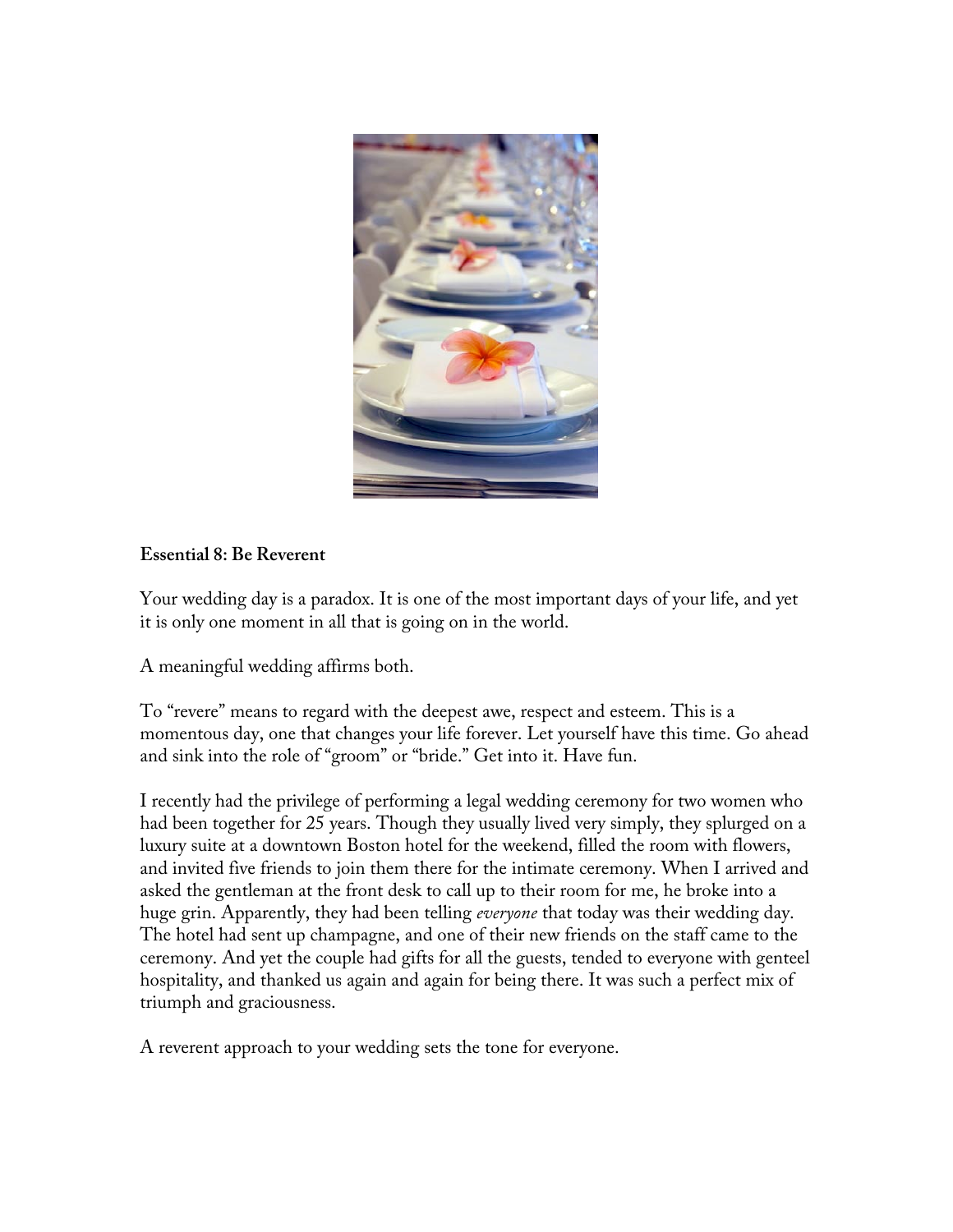When you respect the power of the event with thoughtfulness and intent, you two will feel it in your relationship, your families will feel it in your planning, and your guests will feel it in your celebration. It is a unique and magical time that embraces you all as you take that significant step.

And yet, you two are part of a magnificent universe. All around you people are balancing their own joys and their own struggles. Your wedding holds its humble place amidst all this other life energy as well. Be as warm and courteous and grateful as you can.

The more you can open your mind and your heart to others during this intense transition, the more your own heart and mind will be open for your own celebration.

There is a beautiful Buddhist view that marriage is dedicated to the happiness of all living beings, a rich practice-ground for the inner work of understanding ourselves and the outer work of caring for others with compassion. Take your own moments along the way to be thankful for all you have, as well as to help those around you. If your florist mentions in passing that her child is sick, send her a kindly note or a small gift. If your grandfather is having a hard time, visit for the evening after that appointment with your caterer. If a friend has just broken up with someone, reach out and encourage a conversation.

This awareness gives you perspective, and keeps you connected to the wider world. It's an excellent stress-reliever!

 $\frac{1}{2}$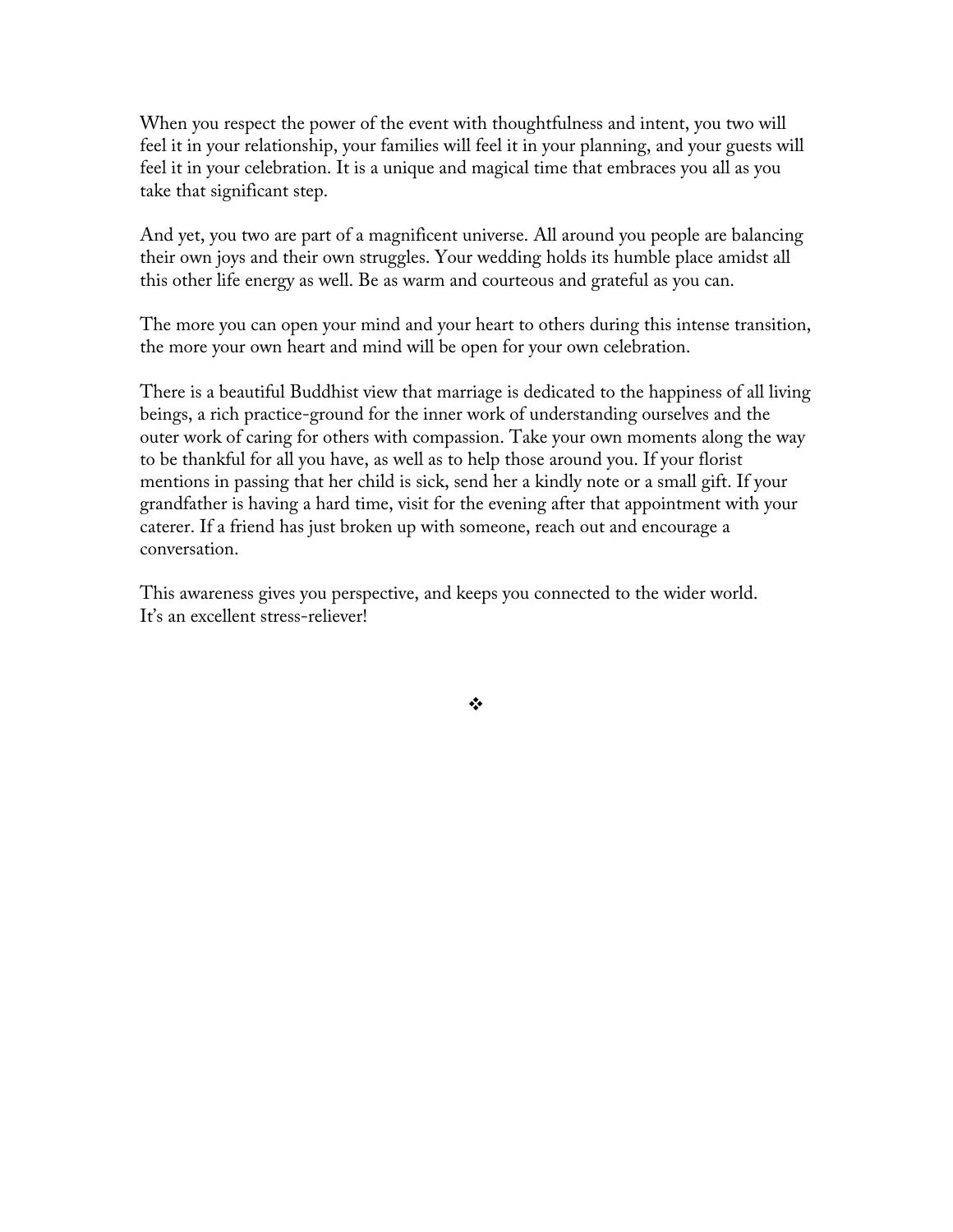

# **Essential 9: Champion Your Vision**

It is not always easy to make your own way in the world, especially if it goes against the grain of those close to you. It may take courage, but you will find so many people out there who want to co-create with you, to help you make your vision a beautiful and exciting reality.

The clearer you are about what you are trying to create, the easier it will be to explain to others.

Using the template below as a guide, develop a brief Meaningful Wedding Vision you can express in a few sentences.

- $\triangleright$  Together, we love:
- Our shared wedding priorities are: \_\_\_\_\_\_\_\_\_\_\_\_\_\_\_\_\_\_
- $\triangleright$  We don't want:

The image which guides our planning: \_\_\_\_\_\_\_\_\_\_\_\_\_\_\_\_\_\_\_\_

These phrases will help you articulate your wishes with confidence.

A Meaningful Wedding Vision might look like this:

- Together, we love: *woods, old houses, books, antiquing, simplicity, sincerity*
- Our shared wedding priorities are: *fine food, heartfelt ceremony, live music*
- We don't want: *tight schedules, traditional ceremony, parking stress, a lot of fuss, trite favors*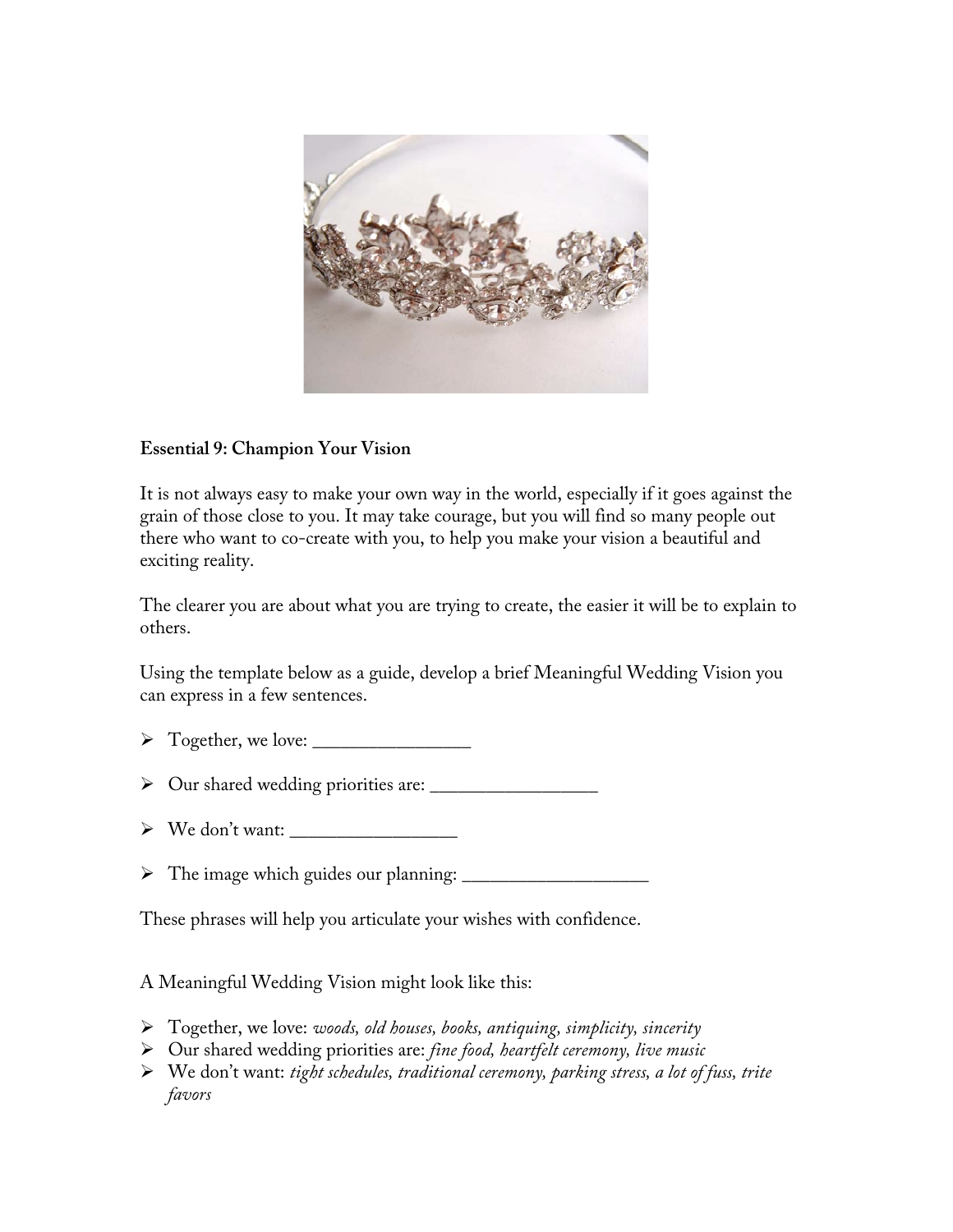The image which guides our planning: *"Casual elegance:" a relaxed yet special day, with an outdoor ceremony and our close community around us, people dressed up, lots of good comfort food and dancing*

Some very common places couples can get a little rattled include:

#### *Budgets*

A meaningful wedding can be done on any budget. Once you have your vision, identify your shared top three wedding priorities, and focus your time and money on these. Planning meaningfully will help you be more satisfied with where your resources are allocated. Not that it isn't a challenge to keep within a budget. You'll want to work on balancing all your worlds for this process too.

Our shared *top three* wedding priorities are: \_\_\_\_\_\_\_\_\_\_\_\_\_\_\_\_\_\_\_\_\_

# *Timelines*

You will be happiest if you can set limits around your time and schedules. No one can do everything. Couples wear themselves out trying to finish those last favors the day before the wedding, or dropping off table arrangements to the site at midnight after the rehearsal dinner, or printing programs themselves the morning of the ceremony. Choose a day, well before the wedding, to have as much completed as you can. Work towards that goal, and then either delegate, or let it go.

Remember your "Core." That's what matters.

# *Family Dynamics*

The way your family approaches your wedding is likely going to be the same way they approach most things—only perhaps with more intensity, and a few surprises here and there. Some families jump right in and are supportive 100%, and some find it hard to believe their "babies" are getting married. Your wedding is a momentous day for parents, grandparents and siblings too, and brings out many feelings, memories and expectations.

The biggest gift family could give you is respectful support that honors your values and allows you to create what you need for your rite of passage.

# *Wedding Vendors*

Surround yourself with a great team. This can be a mix of professionals, friends and family, all working to make your day the way you hoped. When hiring vendors like caterers, florists and photographers, some of the most important factors to consider are personality and professional competence.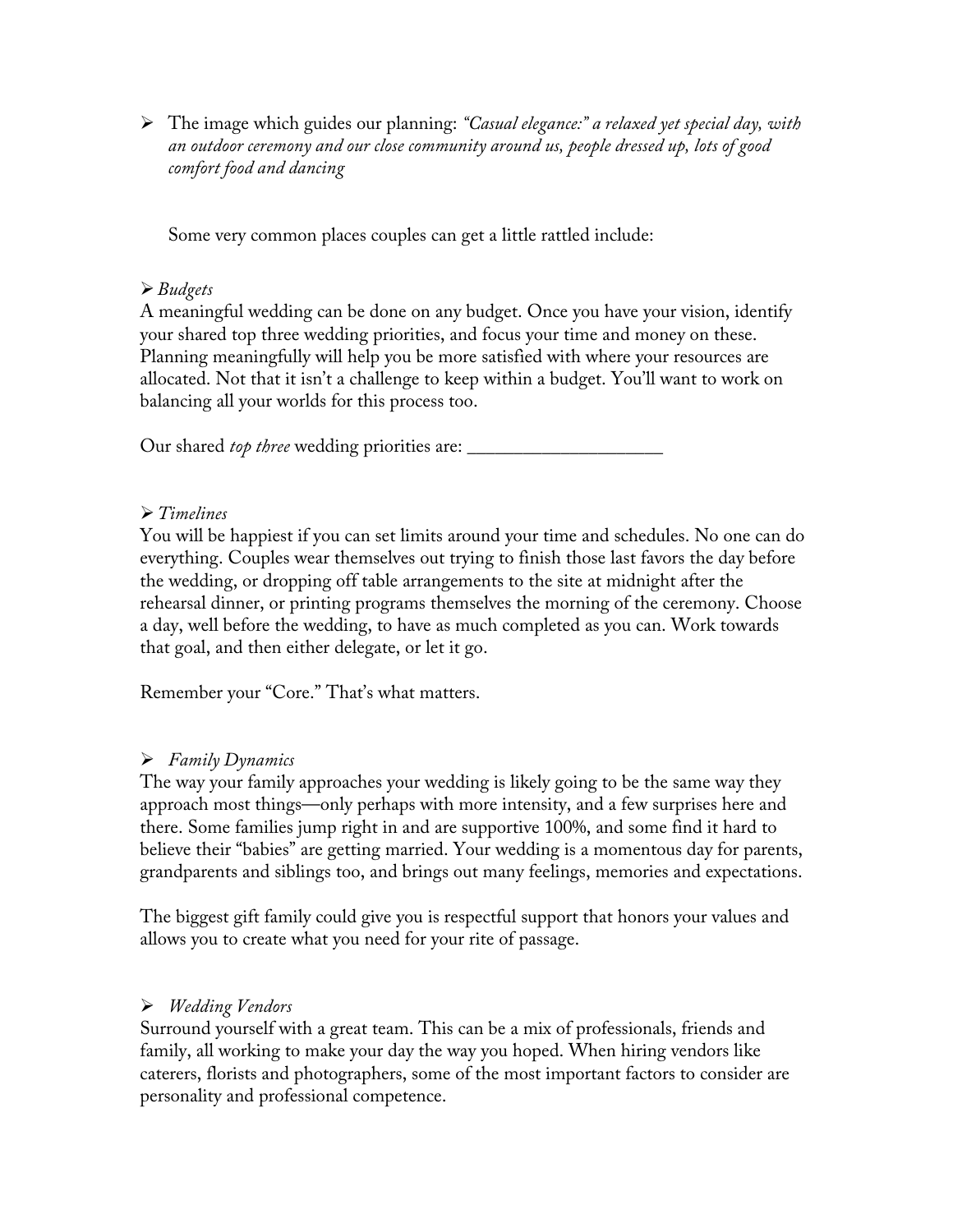Trust your instincts. You want to feel really at home with your vendors—that they "get you" and respect your choices, as well as are able to offer suggestions that feel right when you need advice. In initial meetings, assess how they respond to your ideas; they should be open, enthusiastic, and knowledgeable. A sense of humor is great too! Feel free to ask for references and examples.

Your team should be behind you all the way.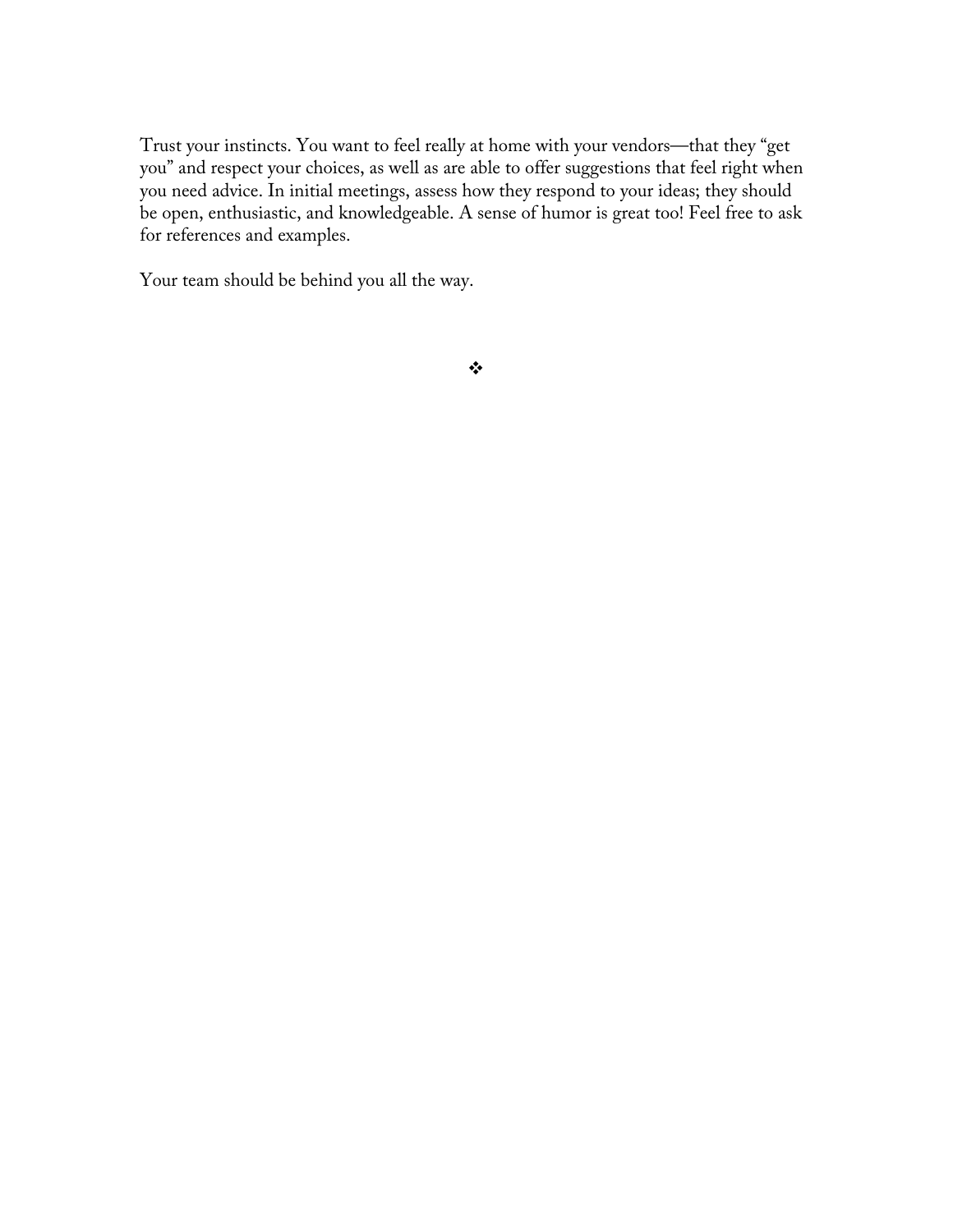

# **Essential 10: It's All Going To Be Ok (or, "There Are No Mistakes")**

When I lead a wedding rehearsal for couples and their families, I like to begin with the words our wise officiant shared with us at our own rehearsal. She said there is no such thing as a mistake in a wedding. Her words had a physical impact on me, and I see the same in the couples I share it with now—I felt weak with relief. We all laughed, and I knew it would be ok, whatever happened. And it was. There is a lot of talk about "perfection" around weddings. If we mean perfect in that nothing will go wrong, that is probably not possible. A wedding is a gathering of human beings, and when human beings get together, things are always a bit unexpected.

It doesn't mean that you don't plan. You *do* have to plan. For even the most happy-golucky couples, a significant event like this requires deliberate attention, especially if you are hosting others.

But then you let go.

You let go and trust that those around you love you and are trying their best, that everything is just part of the day and the experience and the story—of you.

At our wedding, our brothers forgot the programs and had to run back and get them just before the processional music began. My dad and I missed our cue completely as we were waiting to enter, and our officiant, also our guitarist, had to extend the song as the concerned site manager came out of the garden to find us. The three-year-old ring bearer wouldn't give up "his" pillow, and thunderclouds gathered behind us as we spoke our vows.

But it was perfection.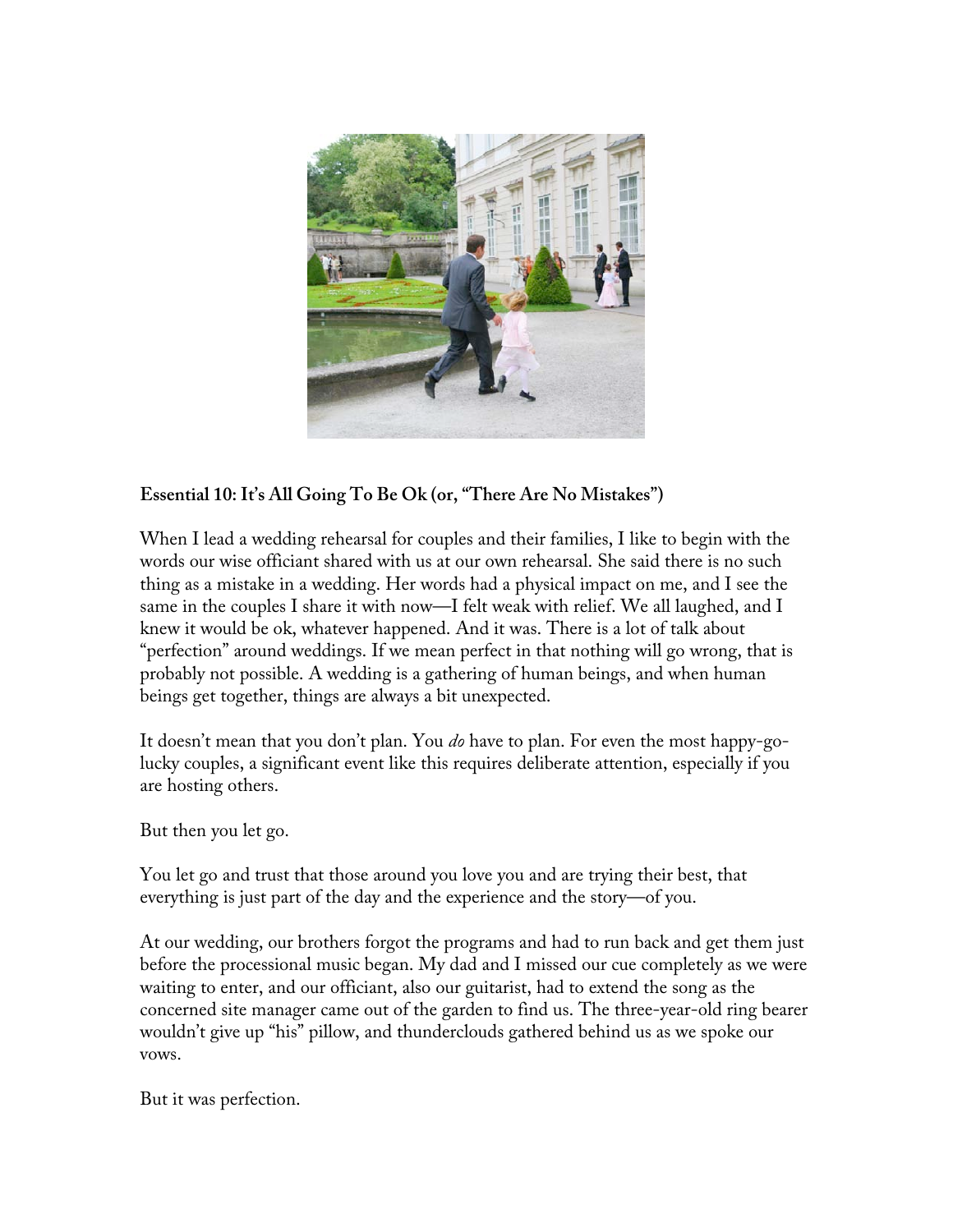Perfection in that you all get to spend the day together in a beautiful place, connecting with friends and family, and joyously celebrating the beginning of a marriage, and the incredible hope and renewal which that commitment brings to the whole community.

You too can have a perfectly meaningful wedding.

*Cindy Matchett is currently working on a comprehensive Guide To Meaningful Weddings—stay tuned! You can contact Cindy at www.meaningfulweddings.com.*

*© Cindy Matchett 2009-2010*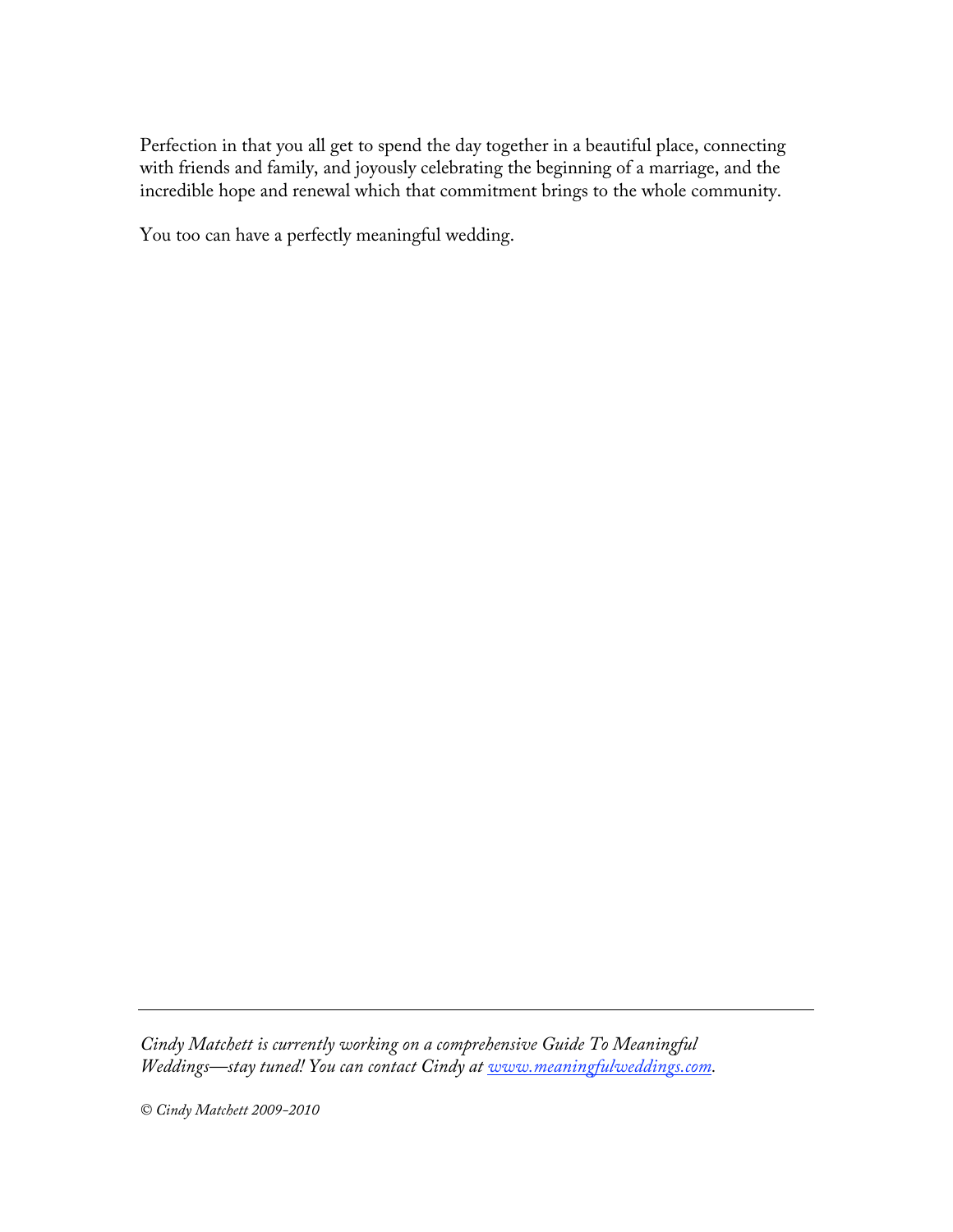#### **Resources Meaningful Weddings**

To learn more about bringing personal meaning to your wedding, please see the following.

#### Websites

- Meaningful Weddings, www.meaningfulweddings.com
- · Indie Bride, www.indiebride.com
- So You're EnGAYged, www.soyoureengayged.com
- 14 Stories, www.14stories.com
- Celebrant Foundation, www.celebrantinstitute.com
- 100 Layer Cake, www.100layercake.com
- Style Me Pretty, www.stylemepretty.com

# Books

- *Wedding Blessings*, by June Cotner (Broadway Books, 2003)
- *Into The Garden, A Wedding Anthology*, by Robert Haas & Stephen Mitchell (Harper Collins, 1993)
- *The New Wedding*, by Khoren Arisian (Random House, 1974)
- *The Conscious Bride*, by Sheryl Paul (New Harbinger, 2000)
- *100 Hard Questions to Ask Before Saying I Do,* by Susan Piver (Tarcher, 2007)
- *I Do, Questions for the Biggest Day of Your Life,* by Evelyn McFarlane & James Saywell (Villard, 2008)

# Other

- Etsy, online community of handcrafted gifts, clothes & accessories, www.etsy.com
- J+K's Wedding Entrance, http://www.youtube.com/watch?v=4-94JhLEiN0